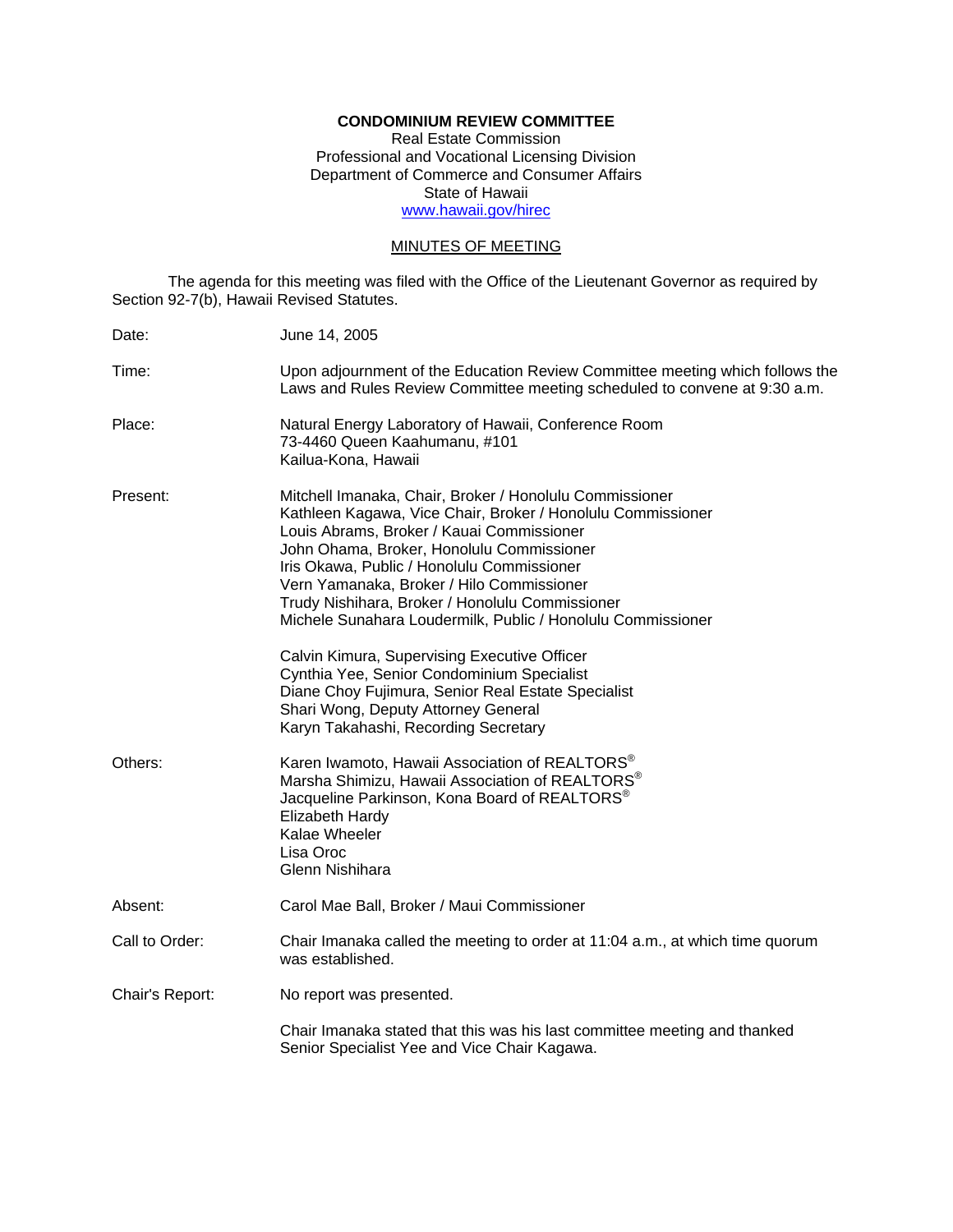| <b>Additional Distribution</b><br>Condominium<br>Specialist's |                                                                                                                                                                                                                                                                                                                                                                                                                                                                                                                                 |                                                                                                                                                                                                                                                                             |                                                                                                                                                                                                                                                                                                                                                                                                                                                                                                     |                                                                                                                                                                                                                                                                                         |  |  |
|---------------------------------------------------------------|---------------------------------------------------------------------------------------------------------------------------------------------------------------------------------------------------------------------------------------------------------------------------------------------------------------------------------------------------------------------------------------------------------------------------------------------------------------------------------------------------------------------------------|-----------------------------------------------------------------------------------------------------------------------------------------------------------------------------------------------------------------------------------------------------------------------------|-----------------------------------------------------------------------------------------------------------------------------------------------------------------------------------------------------------------------------------------------------------------------------------------------------------------------------------------------------------------------------------------------------------------------------------------------------------------------------------------------------|-----------------------------------------------------------------------------------------------------------------------------------------------------------------------------------------------------------------------------------------------------------------------------------------|--|--|
| Report:                                                       | The following materials were distributed prior to the start of the meeting:                                                                                                                                                                                                                                                                                                                                                                                                                                                     |                                                                                                                                                                                                                                                                             |                                                                                                                                                                                                                                                                                                                                                                                                                                                                                                     |                                                                                                                                                                                                                                                                                         |  |  |
|                                                               | 4.<br><b>Condominium Governance and Management</b><br>k.                                                                                                                                                                                                                                                                                                                                                                                                                                                                        |                                                                                                                                                                                                                                                                             | Request for Non-Binding Opinion Concerning Deposit of Funds<br>of Hawaii Association of Apartment Owners §514A-97(c), HRS, -<br>First National Bank of Arizona; Douglas Smith, Esq., Todd Y.<br>Hirai attorneys - Deferred from May 24, 2005 REC meeting                                                                                                                                                                                                                                            |                                                                                                                                                                                                                                                                                         |  |  |
|                                                               | 6.<br>Program of Work, FY05<br>a.<br>2005 REC meeting                                                                                                                                                                                                                                                                                                                                                                                                                                                                           |                                                                                                                                                                                                                                                                             | Recodification of Chapter 514A - Request for Clarification of<br>Commission's Prefatory Comments to Part VI. Management of<br>Condominiums, Real Estate Commission's Prefatory Comment to<br>Part VI, Page 2 "artificial approach regarding the contents of<br>bylaws" - Glenn T. Taniguchi, Esq. - Deferred from May 24,                                                                                                                                                                           |                                                                                                                                                                                                                                                                                         |  |  |
| Minutes:                                                      | Upon a motion by Commissioner Yamanaka, seconded by Commissioner<br>Kagawa, it was voted on and unanimously carried to accept the minutes of the<br>May 11, 2005 Condominium Review Committee meeting as circulated.                                                                                                                                                                                                                                                                                                            |                                                                                                                                                                                                                                                                             |                                                                                                                                                                                                                                                                                                                                                                                                                                                                                                     |                                                                                                                                                                                                                                                                                         |  |  |
| Condominium<br>Governance and<br>Management:                  | <b>AOAO Registrations</b><br>registered for the 2005-2007 biennial registration period.<br>31, 2005 for the 2005-2007 registration. The associations are as follows:                                                                                                                                                                                                                                                                                                                                                            |                                                                                                                                                                                                                                                                             | Specialist Yee reported that as of May 31, 2005, 508 AOAOs have successfully<br>Upon a motion by Commissioner Okawa, seconded by Commissioner Kagawa, it<br>was voted on and unanimously carried to recommend approval to ratify issuance<br>of effective registration dates for Association of Apartment Owners through May                                                                                                                                                                        |                                                                                                                                                                                                                                                                                         |  |  |
|                                                               | <b>Project Name</b><br>1040 KINAU<br>1133 WAIMANU<br><b>133 LAKEVIEW CIRCLE</b><br>1541 DAVENPORT PLACE<br>1634 NUUANU<br>1906 FERN STREET<br>2040 NUUANU<br>2465 KUHIO AT WAIKIKI<br>3003 KALAKAUA<br>417 NAMAHANA<br>802 PUNAHOU<br>949 PROSPECT<br><b>ACADEMY TOWER</b><br>AINA KU'AI KAI<br>ALA WAI PALMS<br>ALEXANDER ARMS<br>ALII COVE/ALII COURT/LOFTS MDL<br>ALOHA SURF HOTEL<br>ANGA-ROA CONDOMINIUM<br><b>ATKINSON PLAZA</b><br>BAY CLUB@WAIKOLOA BCH RESORT 7/1/2005<br><b>BLUESTONE</b><br><b>CAL-CAM CENTRE II</b> | Reg<br>7/1/2005<br>7/1/2005<br>7/1/2005<br>7/1/2005<br>7/1/2005<br>7/1/2005<br>7/1/2005<br>7/1/2005<br>7/1/2005<br>7/1/2005<br>7/1/2005<br>7/1/2005<br>7/1/2005<br>7/1/2005<br>7/1/2005<br>7/1/2005<br>7/1/2005<br>7/1/2005<br>7/1/2005<br>7/1/2005<br>7/1/2005<br>7/1/2005 | <b>Project Name</b><br>1041 KAHUAMOKU<br>1251 HEULU<br>1525 PENSACOLA<br>1616 KEWALO (AKA MAKIKI IKI)<br>1650 PIIKOI<br>2033 NUUANU<br>2121 ALA WAI INC<br>2638 NAKOO CONDO PROJ THE<br>3056 KALAKAUA<br>75 KIHAPAI<br>85 WALAKA STREET<br>999 WILDER<br>ADMIRAL THOMAS APTS THE<br>ALA WAI MANOR<br>ALA WAI TOWN HOUSE<br>ALEXANDER TOWERS<br>ALIKA THE<br>ALOHA TOWERS INC<br>ARBORS THE<br><b>AWIHI TOWNHOUSE</b><br>BEAUMONT WOODS TERRACE CONDO<br>CAL-CAM CENTRE<br><b>CAL-CAM CENTRE III</b> | Reg<br>7/1/2005<br>7/1/2005<br>7/1/2005<br>7/1/2005<br>7/1/2005<br>7/1/2005<br>7/1/2005<br>7/1/2005<br>7/1/2005<br>7/1/2005<br>7/1/2005<br>7/1/2005<br>7/1/2005<br>7/1/2005<br>7/1/2005<br>7/1/2005<br>7/1/2005<br>7/1/2005<br>7/1/2005<br>7/1/2005<br>7/1/2005<br>7/1/2005<br>7/1/2005 |  |  |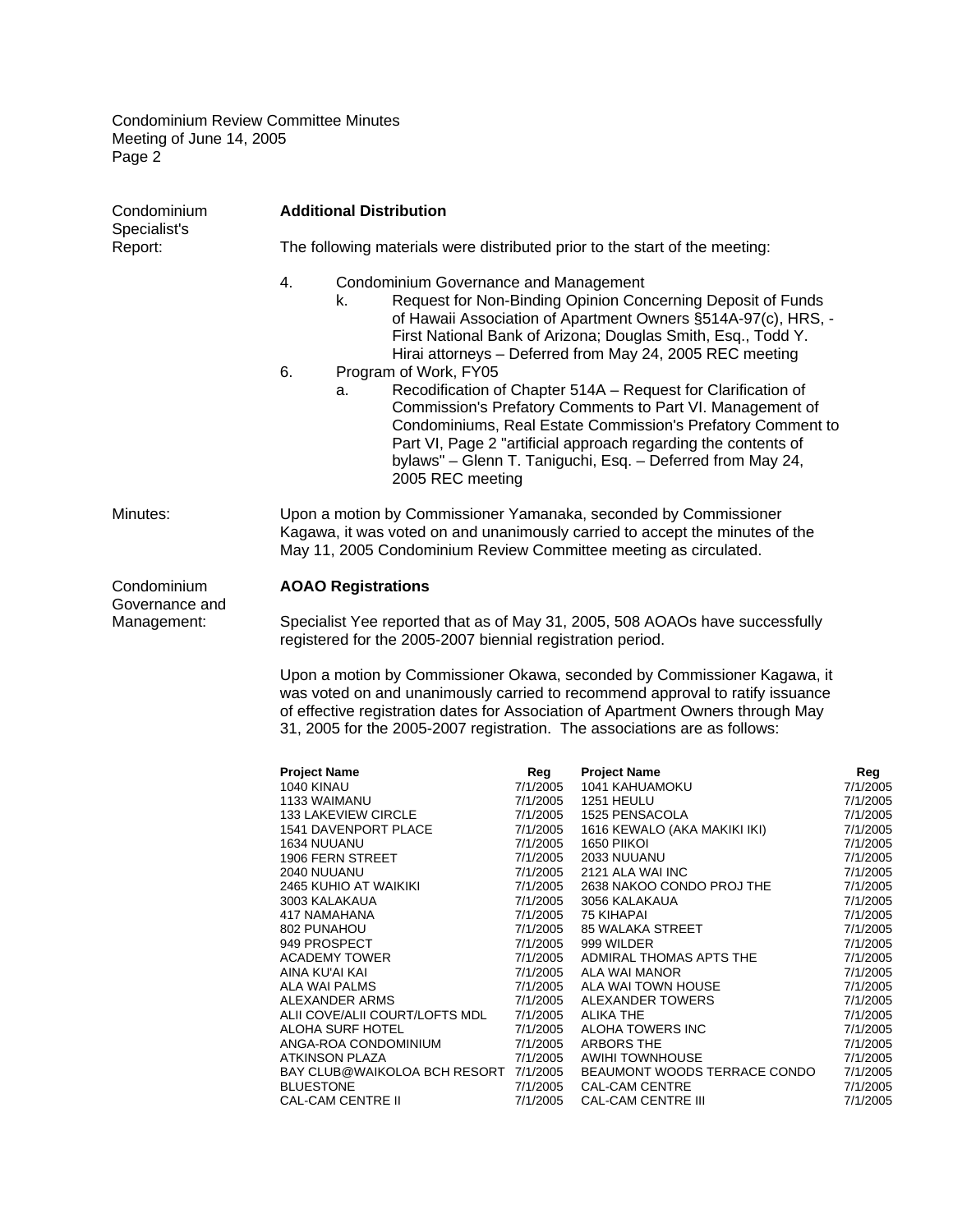| CANAL HOUSE 7/1/2005<br>CATHEDRAL PT-MELEMANU 7/1/2005<br>CENTRE COURT THE 7/1/2005<br>CENTURY PARK PLAZA 7/1/2005<br>CLUB VIEW GARDENS III 7/1/2005<br>CASSANDRA<br>CEDAR COURT<br>CENTURY CENTER<br>7/1/2005<br>7/1/2005<br><b>CENTURY CENTER</b><br>CLIFFSIDE VILLAGES AT WAIPIO INC<br>7/1/2005<br>COCONUT PLNTN@KO OLINA<br>7/1/2005<br>COLONNADE ON THE GREENS THE 7/1/2005<br><b>COLONY MARINA</b><br>7/1/2005<br>CONTESSA THE<br>CONTINENTAL APARTMENTS THE<br>7/1/2005<br>7/1/2005<br>CONTESSA THE<br>CONTINENTAL PLAZA THE<br>COUNTRY CLUB VISTA<br>CRESCENT PARK<br>DESTINY AT KAPANOE<br>7/1/2005<br>CONTINENTAL PLAZA THE<br>COUNTRY CLUB VISTA<br>COUNTRY CLUB VISTA<br>CRESCENT PARK<br>CRESCENT PARK<br>DESTINY AT KAPANOE<br>DESTINY AT MILILANI MAUKA PHASES I -7/1/2005<br>DESTINY AT MILILANI<br>DESTINY AT MILILANI MAUKA PHASES I -7/1/20<br>7/1/2005<br>7/1/2005<br>7/1/2005<br>7/1/2005<br>7/1/2005<br>DIAMOND HEAD PLAZA CONDO<br>DIAMOND HEAD PLAZA CONDO<br>DIAMOND HEAD VISTA INC<br>EVERGREEN TERRACE<br>EXECUTIVE CENTRE<br>FAIRWAY VILLA<br>FIVE REGENTS INC<br>FRANKLIN TOWERS<br>GREENVIEW THE<br>7/1/2005<br>7/1/2005<br>7/1/2005<br>FINANCIAL PLAZA OF THE PACIFIC<br>7/1/2005<br>7/1/2005<br><b>FOUR PADDLE</b><br>7/1/2005<br>7/1/2005<br>FINANCIAL PLACE OF THE FACING<br>CATEWAY PENINSULA<br>GREENS AT WAIKELE THE<br>GREENWOOD THE<br>HAIKU GARDENS<br>HALE KAI<br>HALE LUMI<br>HALE LUMI<br>HALE O PUMEHANA<br>HALE UMI<br>HALE UMI<br>HALE UMI<br>HALE UMI<br>HALE UMI<br>HALE BAY VILLAS<br>HAWAIIAN GROWN<br>HI-<br>7/1/2005<br>7/1/2005<br>7/1/2005<br>7/1/2005<br>7/1/2005<br>7/1/2005<br>GREGG APARTMENTS THE<br>HALE HONU<br>HALE KALOAPAU<br>7/1/2005<br>7/1/2005<br>7/1/2005<br>7/1/2005<br>HALE KALOAPAU<br>HALE MAILE CONDOMINIUMS<br>7/1/2005<br>7/1/2005<br>7/1/2005<br>7/1/2005<br>7/1/2005<br>7/1/2005<br>HALE MAILE CONDOMINIUMS<br>HALE O KANOA<br>HALE PONO<br>HALE HALE MAILE<br>HALE MADI VILLAGE AT PUHI<br>HANOHANO HALE<br>HAWAIKI TOWER<br>HIGHLANDS AT WAIKELE<br>HILLSIDE TERRACE II<br>HO'OKUMU AT WAIKELE<br>HO'OKUMU AT WAIKELE<br>HOALOHA IKE<br><br>7/1/2005<br>7/1/2005<br>7/1/2005<br>7/1/2005<br>7/1/2005<br>7/1/2005<br>7/1/2005<br>7/1/2005<br>7/1/2005<br>7/1/2005<br>7/1/2005<br>7/1/2005<br>7/1/2005<br>7/1/2005<br>7/1/2005<br>7/1/2005<br>7/1/2005<br>7/1/2005<br>7/1/2005<br>7/1/2005<br>7/1/2005<br>7/1/2005<br><b>HORIZON VIEW TOWER</b><br>7/1/2005<br>7/1/2005<br>HORIZON VIEW TOWER<br>ILIKAI APARTMENT BUILDING INC<br>ILIMA WEST APARTMENTS<br>INTERSTATE BUILDING<br>ISLAND SURF THE<br>KAFO KAI PHASE III<br>KAANAPALI PLANTATION THE<br>KAHALA PACIFICA<br>KAHALUU GARDENS<br>KAIMUKI PARKSIDE<br>KAIMUKI PARKSIDE<br>KAIMU<br>HUALI VISTA<br>7/1/2005<br>7/1/2005<br>ILIKAI MARINA APARTMENT BLDG<br>7/1/2005<br>7/1/2005<br>IMPERIAL HAWAII RESORT<br>7/1/2005<br>7/1/2005<br><b>IOLANI COURT PLAZA INC THE</b><br>7/1/2005<br>7/1/2005<br>ISLES@DIAMOND HEAD BCH THE<br>7/1/2005<br>7/1/2005<br>KAAHUMANU PLAZA<br>7/1/2005<br>7/1/2005<br>KAANAPALI BEACH VACATION RESORT7/1/2005<br>7/1/2005<br>KAHALA AT POIPU KAI I<br>KAHALELAUNIU<br>KAILANI THE<br>7/1/2005<br>7/1/2005<br>7/1/2005<br>7/1/2005<br>KAILANI THE<br>7/1/2005<br>7/1/2005<br>KAIMUKI PROFESSIONAL BUILDING<br>7/1/2005<br>7/1/2005<br>KALAKAUA SANDS<br>KALAKAUAN THE<br>7/1/2005<br>7/1/2005<br>KALANI-IKI ESTATE<br>7/1/2005<br><b>KALAPAKI VILLAS</b><br>7/1/2005<br>KALIHIWAI MOUNTAINS ESTATES<br>7/1/2005<br>KALOKOHANA BUSINESS CENTER<br>7/1/2005<br>KAMAOLE BEACH ROYALE<br>KAM TOWERS<br>7/1/2005<br>7/1/2005<br><b>KANEDA COURTS</b><br>KAPALAMA GARDENS<br>7/1/2005<br>7/1/2005<br>KAPALAMA MAKAI<br>7/1/2005<br>KAPALUA BAY VILLAS INC<br>7/1/2005<br>KAUAI BEACH VILLAS<br>KAPIOLANI TERRACE<br>7/1/2005<br>7/1/2005<br>KAUHALE CONDOMINIUM<br>KAULANA AT KONA<br>7/1/2005<br>7/1/2005<br>KAWAIHAU SPORTS VILLA<br><b>KE KUMULANI</b><br>7/1/2005<br>7/1/2005<br>KE NOHO KAI TOWNHOMES<br>KEALANI<br>7/1/2005<br>7/1/2005<br>KEALOHA ARMS<br>7/1/2005<br>KEKUILANI VILLAS<br>7/1/2005<br>KEONEKAI VILLAGES<br>7/1/2005<br>KIHEI AKAHI<br>7/4/2005<br>KIHEI KAI NANI PHASE I<br>7/1/2005<br>KIHEI PARK SHORE<br>7/1/2005<br>KIHEI VILLAGES<br>KILEA GARDENS<br>7/1/2005<br>7/1/2005<br>KINAU TERRACE<br>KIPA VILLAGE<br>7/1/2005<br>7/1/2005 |  | 7/1/2005 |
|--------------------------------------------------------------------------------------------------------------------------------------------------------------------------------------------------------------------------------------------------------------------------------------------------------------------------------------------------------------------------------------------------------------------------------------------------------------------------------------------------------------------------------------------------------------------------------------------------------------------------------------------------------------------------------------------------------------------------------------------------------------------------------------------------------------------------------------------------------------------------------------------------------------------------------------------------------------------------------------------------------------------------------------------------------------------------------------------------------------------------------------------------------------------------------------------------------------------------------------------------------------------------------------------------------------------------------------------------------------------------------------------------------------------------------------------------------------------------------------------------------------------------------------------------------------------------------------------------------------------------------------------------------------------------------------------------------------------------------------------------------------------------------------------------------------------------------------------------------------------------------------------------------------------------------------------------------------------------------------------------------------------------------------------------------------------------------------------------------------------------------------------------------------------------------------------------------------------------------------------------------------------------------------------------------------------------------------------------------------------------------------------------------------------------------------------------------------------------------------------------------------------------------------------------------------------------------------------------------------------------------------------------------------------------------------------------------------------------------------------------------------------------------------------------------------------------------------------------------------------------------------------------------------------------------------------------------------------------------------------------------------------------------------------------------------------------------------------------------------------------------------------------------------------------------------------------------------------------------------------------------------------------------------------------------------------------------------------------------------------------------------------------------------------------------------------------------------------------------------------------------------------------------------------------------------------------------------------------------------------------------------------------------------------------------------------------------------------------------------------------------------------------------------------------------------------------------------------------------------------------------------------------------------------------------------------------------------------------------------------------------------------------------------------------------------------------------------------------------------------------------------------------------------------------------------------------------------------------------------------------------------------------------------------------------------------------------|--|----------|
|                                                                                                                                                                                                                                                                                                                                                                                                                                                                                                                                                                                                                                                                                                                                                                                                                                                                                                                                                                                                                                                                                                                                                                                                                                                                                                                                                                                                                                                                                                                                                                                                                                                                                                                                                                                                                                                                                                                                                                                                                                                                                                                                                                                                                                                                                                                                                                                                                                                                                                                                                                                                                                                                                                                                                                                                                                                                                                                                                                                                                                                                                                                                                                                                                                                                                                                                                                                                                                                                                                                                                                                                                                                                                                                                                                                                                                                                                                                                                                                                                                                                                                                                                                                                                                                                                                                                |  |          |
|                                                                                                                                                                                                                                                                                                                                                                                                                                                                                                                                                                                                                                                                                                                                                                                                                                                                                                                                                                                                                                                                                                                                                                                                                                                                                                                                                                                                                                                                                                                                                                                                                                                                                                                                                                                                                                                                                                                                                                                                                                                                                                                                                                                                                                                                                                                                                                                                                                                                                                                                                                                                                                                                                                                                                                                                                                                                                                                                                                                                                                                                                                                                                                                                                                                                                                                                                                                                                                                                                                                                                                                                                                                                                                                                                                                                                                                                                                                                                                                                                                                                                                                                                                                                                                                                                                                                |  |          |
|                                                                                                                                                                                                                                                                                                                                                                                                                                                                                                                                                                                                                                                                                                                                                                                                                                                                                                                                                                                                                                                                                                                                                                                                                                                                                                                                                                                                                                                                                                                                                                                                                                                                                                                                                                                                                                                                                                                                                                                                                                                                                                                                                                                                                                                                                                                                                                                                                                                                                                                                                                                                                                                                                                                                                                                                                                                                                                                                                                                                                                                                                                                                                                                                                                                                                                                                                                                                                                                                                                                                                                                                                                                                                                                                                                                                                                                                                                                                                                                                                                                                                                                                                                                                                                                                                                                                |  |          |
|                                                                                                                                                                                                                                                                                                                                                                                                                                                                                                                                                                                                                                                                                                                                                                                                                                                                                                                                                                                                                                                                                                                                                                                                                                                                                                                                                                                                                                                                                                                                                                                                                                                                                                                                                                                                                                                                                                                                                                                                                                                                                                                                                                                                                                                                                                                                                                                                                                                                                                                                                                                                                                                                                                                                                                                                                                                                                                                                                                                                                                                                                                                                                                                                                                                                                                                                                                                                                                                                                                                                                                                                                                                                                                                                                                                                                                                                                                                                                                                                                                                                                                                                                                                                                                                                                                                                |  |          |
|                                                                                                                                                                                                                                                                                                                                                                                                                                                                                                                                                                                                                                                                                                                                                                                                                                                                                                                                                                                                                                                                                                                                                                                                                                                                                                                                                                                                                                                                                                                                                                                                                                                                                                                                                                                                                                                                                                                                                                                                                                                                                                                                                                                                                                                                                                                                                                                                                                                                                                                                                                                                                                                                                                                                                                                                                                                                                                                                                                                                                                                                                                                                                                                                                                                                                                                                                                                                                                                                                                                                                                                                                                                                                                                                                                                                                                                                                                                                                                                                                                                                                                                                                                                                                                                                                                                                |  |          |
|                                                                                                                                                                                                                                                                                                                                                                                                                                                                                                                                                                                                                                                                                                                                                                                                                                                                                                                                                                                                                                                                                                                                                                                                                                                                                                                                                                                                                                                                                                                                                                                                                                                                                                                                                                                                                                                                                                                                                                                                                                                                                                                                                                                                                                                                                                                                                                                                                                                                                                                                                                                                                                                                                                                                                                                                                                                                                                                                                                                                                                                                                                                                                                                                                                                                                                                                                                                                                                                                                                                                                                                                                                                                                                                                                                                                                                                                                                                                                                                                                                                                                                                                                                                                                                                                                                                                |  |          |
|                                                                                                                                                                                                                                                                                                                                                                                                                                                                                                                                                                                                                                                                                                                                                                                                                                                                                                                                                                                                                                                                                                                                                                                                                                                                                                                                                                                                                                                                                                                                                                                                                                                                                                                                                                                                                                                                                                                                                                                                                                                                                                                                                                                                                                                                                                                                                                                                                                                                                                                                                                                                                                                                                                                                                                                                                                                                                                                                                                                                                                                                                                                                                                                                                                                                                                                                                                                                                                                                                                                                                                                                                                                                                                                                                                                                                                                                                                                                                                                                                                                                                                                                                                                                                                                                                                                                |  |          |
|                                                                                                                                                                                                                                                                                                                                                                                                                                                                                                                                                                                                                                                                                                                                                                                                                                                                                                                                                                                                                                                                                                                                                                                                                                                                                                                                                                                                                                                                                                                                                                                                                                                                                                                                                                                                                                                                                                                                                                                                                                                                                                                                                                                                                                                                                                                                                                                                                                                                                                                                                                                                                                                                                                                                                                                                                                                                                                                                                                                                                                                                                                                                                                                                                                                                                                                                                                                                                                                                                                                                                                                                                                                                                                                                                                                                                                                                                                                                                                                                                                                                                                                                                                                                                                                                                                                                |  |          |
|                                                                                                                                                                                                                                                                                                                                                                                                                                                                                                                                                                                                                                                                                                                                                                                                                                                                                                                                                                                                                                                                                                                                                                                                                                                                                                                                                                                                                                                                                                                                                                                                                                                                                                                                                                                                                                                                                                                                                                                                                                                                                                                                                                                                                                                                                                                                                                                                                                                                                                                                                                                                                                                                                                                                                                                                                                                                                                                                                                                                                                                                                                                                                                                                                                                                                                                                                                                                                                                                                                                                                                                                                                                                                                                                                                                                                                                                                                                                                                                                                                                                                                                                                                                                                                                                                                                                |  |          |
|                                                                                                                                                                                                                                                                                                                                                                                                                                                                                                                                                                                                                                                                                                                                                                                                                                                                                                                                                                                                                                                                                                                                                                                                                                                                                                                                                                                                                                                                                                                                                                                                                                                                                                                                                                                                                                                                                                                                                                                                                                                                                                                                                                                                                                                                                                                                                                                                                                                                                                                                                                                                                                                                                                                                                                                                                                                                                                                                                                                                                                                                                                                                                                                                                                                                                                                                                                                                                                                                                                                                                                                                                                                                                                                                                                                                                                                                                                                                                                                                                                                                                                                                                                                                                                                                                                                                |  |          |
|                                                                                                                                                                                                                                                                                                                                                                                                                                                                                                                                                                                                                                                                                                                                                                                                                                                                                                                                                                                                                                                                                                                                                                                                                                                                                                                                                                                                                                                                                                                                                                                                                                                                                                                                                                                                                                                                                                                                                                                                                                                                                                                                                                                                                                                                                                                                                                                                                                                                                                                                                                                                                                                                                                                                                                                                                                                                                                                                                                                                                                                                                                                                                                                                                                                                                                                                                                                                                                                                                                                                                                                                                                                                                                                                                                                                                                                                                                                                                                                                                                                                                                                                                                                                                                                                                                                                |  |          |
|                                                                                                                                                                                                                                                                                                                                                                                                                                                                                                                                                                                                                                                                                                                                                                                                                                                                                                                                                                                                                                                                                                                                                                                                                                                                                                                                                                                                                                                                                                                                                                                                                                                                                                                                                                                                                                                                                                                                                                                                                                                                                                                                                                                                                                                                                                                                                                                                                                                                                                                                                                                                                                                                                                                                                                                                                                                                                                                                                                                                                                                                                                                                                                                                                                                                                                                                                                                                                                                                                                                                                                                                                                                                                                                                                                                                                                                                                                                                                                                                                                                                                                                                                                                                                                                                                                                                |  |          |
|                                                                                                                                                                                                                                                                                                                                                                                                                                                                                                                                                                                                                                                                                                                                                                                                                                                                                                                                                                                                                                                                                                                                                                                                                                                                                                                                                                                                                                                                                                                                                                                                                                                                                                                                                                                                                                                                                                                                                                                                                                                                                                                                                                                                                                                                                                                                                                                                                                                                                                                                                                                                                                                                                                                                                                                                                                                                                                                                                                                                                                                                                                                                                                                                                                                                                                                                                                                                                                                                                                                                                                                                                                                                                                                                                                                                                                                                                                                                                                                                                                                                                                                                                                                                                                                                                                                                |  |          |
|                                                                                                                                                                                                                                                                                                                                                                                                                                                                                                                                                                                                                                                                                                                                                                                                                                                                                                                                                                                                                                                                                                                                                                                                                                                                                                                                                                                                                                                                                                                                                                                                                                                                                                                                                                                                                                                                                                                                                                                                                                                                                                                                                                                                                                                                                                                                                                                                                                                                                                                                                                                                                                                                                                                                                                                                                                                                                                                                                                                                                                                                                                                                                                                                                                                                                                                                                                                                                                                                                                                                                                                                                                                                                                                                                                                                                                                                                                                                                                                                                                                                                                                                                                                                                                                                                                                                |  |          |
|                                                                                                                                                                                                                                                                                                                                                                                                                                                                                                                                                                                                                                                                                                                                                                                                                                                                                                                                                                                                                                                                                                                                                                                                                                                                                                                                                                                                                                                                                                                                                                                                                                                                                                                                                                                                                                                                                                                                                                                                                                                                                                                                                                                                                                                                                                                                                                                                                                                                                                                                                                                                                                                                                                                                                                                                                                                                                                                                                                                                                                                                                                                                                                                                                                                                                                                                                                                                                                                                                                                                                                                                                                                                                                                                                                                                                                                                                                                                                                                                                                                                                                                                                                                                                                                                                                                                |  |          |
|                                                                                                                                                                                                                                                                                                                                                                                                                                                                                                                                                                                                                                                                                                                                                                                                                                                                                                                                                                                                                                                                                                                                                                                                                                                                                                                                                                                                                                                                                                                                                                                                                                                                                                                                                                                                                                                                                                                                                                                                                                                                                                                                                                                                                                                                                                                                                                                                                                                                                                                                                                                                                                                                                                                                                                                                                                                                                                                                                                                                                                                                                                                                                                                                                                                                                                                                                                                                                                                                                                                                                                                                                                                                                                                                                                                                                                                                                                                                                                                                                                                                                                                                                                                                                                                                                                                                |  |          |
|                                                                                                                                                                                                                                                                                                                                                                                                                                                                                                                                                                                                                                                                                                                                                                                                                                                                                                                                                                                                                                                                                                                                                                                                                                                                                                                                                                                                                                                                                                                                                                                                                                                                                                                                                                                                                                                                                                                                                                                                                                                                                                                                                                                                                                                                                                                                                                                                                                                                                                                                                                                                                                                                                                                                                                                                                                                                                                                                                                                                                                                                                                                                                                                                                                                                                                                                                                                                                                                                                                                                                                                                                                                                                                                                                                                                                                                                                                                                                                                                                                                                                                                                                                                                                                                                                                                                |  |          |
|                                                                                                                                                                                                                                                                                                                                                                                                                                                                                                                                                                                                                                                                                                                                                                                                                                                                                                                                                                                                                                                                                                                                                                                                                                                                                                                                                                                                                                                                                                                                                                                                                                                                                                                                                                                                                                                                                                                                                                                                                                                                                                                                                                                                                                                                                                                                                                                                                                                                                                                                                                                                                                                                                                                                                                                                                                                                                                                                                                                                                                                                                                                                                                                                                                                                                                                                                                                                                                                                                                                                                                                                                                                                                                                                                                                                                                                                                                                                                                                                                                                                                                                                                                                                                                                                                                                                |  |          |
|                                                                                                                                                                                                                                                                                                                                                                                                                                                                                                                                                                                                                                                                                                                                                                                                                                                                                                                                                                                                                                                                                                                                                                                                                                                                                                                                                                                                                                                                                                                                                                                                                                                                                                                                                                                                                                                                                                                                                                                                                                                                                                                                                                                                                                                                                                                                                                                                                                                                                                                                                                                                                                                                                                                                                                                                                                                                                                                                                                                                                                                                                                                                                                                                                                                                                                                                                                                                                                                                                                                                                                                                                                                                                                                                                                                                                                                                                                                                                                                                                                                                                                                                                                                                                                                                                                                                |  |          |
|                                                                                                                                                                                                                                                                                                                                                                                                                                                                                                                                                                                                                                                                                                                                                                                                                                                                                                                                                                                                                                                                                                                                                                                                                                                                                                                                                                                                                                                                                                                                                                                                                                                                                                                                                                                                                                                                                                                                                                                                                                                                                                                                                                                                                                                                                                                                                                                                                                                                                                                                                                                                                                                                                                                                                                                                                                                                                                                                                                                                                                                                                                                                                                                                                                                                                                                                                                                                                                                                                                                                                                                                                                                                                                                                                                                                                                                                                                                                                                                                                                                                                                                                                                                                                                                                                                                                |  |          |
|                                                                                                                                                                                                                                                                                                                                                                                                                                                                                                                                                                                                                                                                                                                                                                                                                                                                                                                                                                                                                                                                                                                                                                                                                                                                                                                                                                                                                                                                                                                                                                                                                                                                                                                                                                                                                                                                                                                                                                                                                                                                                                                                                                                                                                                                                                                                                                                                                                                                                                                                                                                                                                                                                                                                                                                                                                                                                                                                                                                                                                                                                                                                                                                                                                                                                                                                                                                                                                                                                                                                                                                                                                                                                                                                                                                                                                                                                                                                                                                                                                                                                                                                                                                                                                                                                                                                |  |          |
|                                                                                                                                                                                                                                                                                                                                                                                                                                                                                                                                                                                                                                                                                                                                                                                                                                                                                                                                                                                                                                                                                                                                                                                                                                                                                                                                                                                                                                                                                                                                                                                                                                                                                                                                                                                                                                                                                                                                                                                                                                                                                                                                                                                                                                                                                                                                                                                                                                                                                                                                                                                                                                                                                                                                                                                                                                                                                                                                                                                                                                                                                                                                                                                                                                                                                                                                                                                                                                                                                                                                                                                                                                                                                                                                                                                                                                                                                                                                                                                                                                                                                                                                                                                                                                                                                                                                |  |          |
|                                                                                                                                                                                                                                                                                                                                                                                                                                                                                                                                                                                                                                                                                                                                                                                                                                                                                                                                                                                                                                                                                                                                                                                                                                                                                                                                                                                                                                                                                                                                                                                                                                                                                                                                                                                                                                                                                                                                                                                                                                                                                                                                                                                                                                                                                                                                                                                                                                                                                                                                                                                                                                                                                                                                                                                                                                                                                                                                                                                                                                                                                                                                                                                                                                                                                                                                                                                                                                                                                                                                                                                                                                                                                                                                                                                                                                                                                                                                                                                                                                                                                                                                                                                                                                                                                                                                |  |          |
|                                                                                                                                                                                                                                                                                                                                                                                                                                                                                                                                                                                                                                                                                                                                                                                                                                                                                                                                                                                                                                                                                                                                                                                                                                                                                                                                                                                                                                                                                                                                                                                                                                                                                                                                                                                                                                                                                                                                                                                                                                                                                                                                                                                                                                                                                                                                                                                                                                                                                                                                                                                                                                                                                                                                                                                                                                                                                                                                                                                                                                                                                                                                                                                                                                                                                                                                                                                                                                                                                                                                                                                                                                                                                                                                                                                                                                                                                                                                                                                                                                                                                                                                                                                                                                                                                                                                |  |          |
|                                                                                                                                                                                                                                                                                                                                                                                                                                                                                                                                                                                                                                                                                                                                                                                                                                                                                                                                                                                                                                                                                                                                                                                                                                                                                                                                                                                                                                                                                                                                                                                                                                                                                                                                                                                                                                                                                                                                                                                                                                                                                                                                                                                                                                                                                                                                                                                                                                                                                                                                                                                                                                                                                                                                                                                                                                                                                                                                                                                                                                                                                                                                                                                                                                                                                                                                                                                                                                                                                                                                                                                                                                                                                                                                                                                                                                                                                                                                                                                                                                                                                                                                                                                                                                                                                                                                |  |          |
|                                                                                                                                                                                                                                                                                                                                                                                                                                                                                                                                                                                                                                                                                                                                                                                                                                                                                                                                                                                                                                                                                                                                                                                                                                                                                                                                                                                                                                                                                                                                                                                                                                                                                                                                                                                                                                                                                                                                                                                                                                                                                                                                                                                                                                                                                                                                                                                                                                                                                                                                                                                                                                                                                                                                                                                                                                                                                                                                                                                                                                                                                                                                                                                                                                                                                                                                                                                                                                                                                                                                                                                                                                                                                                                                                                                                                                                                                                                                                                                                                                                                                                                                                                                                                                                                                                                                |  |          |
|                                                                                                                                                                                                                                                                                                                                                                                                                                                                                                                                                                                                                                                                                                                                                                                                                                                                                                                                                                                                                                                                                                                                                                                                                                                                                                                                                                                                                                                                                                                                                                                                                                                                                                                                                                                                                                                                                                                                                                                                                                                                                                                                                                                                                                                                                                                                                                                                                                                                                                                                                                                                                                                                                                                                                                                                                                                                                                                                                                                                                                                                                                                                                                                                                                                                                                                                                                                                                                                                                                                                                                                                                                                                                                                                                                                                                                                                                                                                                                                                                                                                                                                                                                                                                                                                                                                                |  |          |
|                                                                                                                                                                                                                                                                                                                                                                                                                                                                                                                                                                                                                                                                                                                                                                                                                                                                                                                                                                                                                                                                                                                                                                                                                                                                                                                                                                                                                                                                                                                                                                                                                                                                                                                                                                                                                                                                                                                                                                                                                                                                                                                                                                                                                                                                                                                                                                                                                                                                                                                                                                                                                                                                                                                                                                                                                                                                                                                                                                                                                                                                                                                                                                                                                                                                                                                                                                                                                                                                                                                                                                                                                                                                                                                                                                                                                                                                                                                                                                                                                                                                                                                                                                                                                                                                                                                                |  |          |
|                                                                                                                                                                                                                                                                                                                                                                                                                                                                                                                                                                                                                                                                                                                                                                                                                                                                                                                                                                                                                                                                                                                                                                                                                                                                                                                                                                                                                                                                                                                                                                                                                                                                                                                                                                                                                                                                                                                                                                                                                                                                                                                                                                                                                                                                                                                                                                                                                                                                                                                                                                                                                                                                                                                                                                                                                                                                                                                                                                                                                                                                                                                                                                                                                                                                                                                                                                                                                                                                                                                                                                                                                                                                                                                                                                                                                                                                                                                                                                                                                                                                                                                                                                                                                                                                                                                                |  |          |
|                                                                                                                                                                                                                                                                                                                                                                                                                                                                                                                                                                                                                                                                                                                                                                                                                                                                                                                                                                                                                                                                                                                                                                                                                                                                                                                                                                                                                                                                                                                                                                                                                                                                                                                                                                                                                                                                                                                                                                                                                                                                                                                                                                                                                                                                                                                                                                                                                                                                                                                                                                                                                                                                                                                                                                                                                                                                                                                                                                                                                                                                                                                                                                                                                                                                                                                                                                                                                                                                                                                                                                                                                                                                                                                                                                                                                                                                                                                                                                                                                                                                                                                                                                                                                                                                                                                                |  |          |
|                                                                                                                                                                                                                                                                                                                                                                                                                                                                                                                                                                                                                                                                                                                                                                                                                                                                                                                                                                                                                                                                                                                                                                                                                                                                                                                                                                                                                                                                                                                                                                                                                                                                                                                                                                                                                                                                                                                                                                                                                                                                                                                                                                                                                                                                                                                                                                                                                                                                                                                                                                                                                                                                                                                                                                                                                                                                                                                                                                                                                                                                                                                                                                                                                                                                                                                                                                                                                                                                                                                                                                                                                                                                                                                                                                                                                                                                                                                                                                                                                                                                                                                                                                                                                                                                                                                                |  |          |
|                                                                                                                                                                                                                                                                                                                                                                                                                                                                                                                                                                                                                                                                                                                                                                                                                                                                                                                                                                                                                                                                                                                                                                                                                                                                                                                                                                                                                                                                                                                                                                                                                                                                                                                                                                                                                                                                                                                                                                                                                                                                                                                                                                                                                                                                                                                                                                                                                                                                                                                                                                                                                                                                                                                                                                                                                                                                                                                                                                                                                                                                                                                                                                                                                                                                                                                                                                                                                                                                                                                                                                                                                                                                                                                                                                                                                                                                                                                                                                                                                                                                                                                                                                                                                                                                                                                                |  |          |
|                                                                                                                                                                                                                                                                                                                                                                                                                                                                                                                                                                                                                                                                                                                                                                                                                                                                                                                                                                                                                                                                                                                                                                                                                                                                                                                                                                                                                                                                                                                                                                                                                                                                                                                                                                                                                                                                                                                                                                                                                                                                                                                                                                                                                                                                                                                                                                                                                                                                                                                                                                                                                                                                                                                                                                                                                                                                                                                                                                                                                                                                                                                                                                                                                                                                                                                                                                                                                                                                                                                                                                                                                                                                                                                                                                                                                                                                                                                                                                                                                                                                                                                                                                                                                                                                                                                                |  |          |
|                                                                                                                                                                                                                                                                                                                                                                                                                                                                                                                                                                                                                                                                                                                                                                                                                                                                                                                                                                                                                                                                                                                                                                                                                                                                                                                                                                                                                                                                                                                                                                                                                                                                                                                                                                                                                                                                                                                                                                                                                                                                                                                                                                                                                                                                                                                                                                                                                                                                                                                                                                                                                                                                                                                                                                                                                                                                                                                                                                                                                                                                                                                                                                                                                                                                                                                                                                                                                                                                                                                                                                                                                                                                                                                                                                                                                                                                                                                                                                                                                                                                                                                                                                                                                                                                                                                                |  |          |
|                                                                                                                                                                                                                                                                                                                                                                                                                                                                                                                                                                                                                                                                                                                                                                                                                                                                                                                                                                                                                                                                                                                                                                                                                                                                                                                                                                                                                                                                                                                                                                                                                                                                                                                                                                                                                                                                                                                                                                                                                                                                                                                                                                                                                                                                                                                                                                                                                                                                                                                                                                                                                                                                                                                                                                                                                                                                                                                                                                                                                                                                                                                                                                                                                                                                                                                                                                                                                                                                                                                                                                                                                                                                                                                                                                                                                                                                                                                                                                                                                                                                                                                                                                                                                                                                                                                                |  |          |
|                                                                                                                                                                                                                                                                                                                                                                                                                                                                                                                                                                                                                                                                                                                                                                                                                                                                                                                                                                                                                                                                                                                                                                                                                                                                                                                                                                                                                                                                                                                                                                                                                                                                                                                                                                                                                                                                                                                                                                                                                                                                                                                                                                                                                                                                                                                                                                                                                                                                                                                                                                                                                                                                                                                                                                                                                                                                                                                                                                                                                                                                                                                                                                                                                                                                                                                                                                                                                                                                                                                                                                                                                                                                                                                                                                                                                                                                                                                                                                                                                                                                                                                                                                                                                                                                                                                                |  |          |
|                                                                                                                                                                                                                                                                                                                                                                                                                                                                                                                                                                                                                                                                                                                                                                                                                                                                                                                                                                                                                                                                                                                                                                                                                                                                                                                                                                                                                                                                                                                                                                                                                                                                                                                                                                                                                                                                                                                                                                                                                                                                                                                                                                                                                                                                                                                                                                                                                                                                                                                                                                                                                                                                                                                                                                                                                                                                                                                                                                                                                                                                                                                                                                                                                                                                                                                                                                                                                                                                                                                                                                                                                                                                                                                                                                                                                                                                                                                                                                                                                                                                                                                                                                                                                                                                                                                                |  |          |
|                                                                                                                                                                                                                                                                                                                                                                                                                                                                                                                                                                                                                                                                                                                                                                                                                                                                                                                                                                                                                                                                                                                                                                                                                                                                                                                                                                                                                                                                                                                                                                                                                                                                                                                                                                                                                                                                                                                                                                                                                                                                                                                                                                                                                                                                                                                                                                                                                                                                                                                                                                                                                                                                                                                                                                                                                                                                                                                                                                                                                                                                                                                                                                                                                                                                                                                                                                                                                                                                                                                                                                                                                                                                                                                                                                                                                                                                                                                                                                                                                                                                                                                                                                                                                                                                                                                                |  |          |
|                                                                                                                                                                                                                                                                                                                                                                                                                                                                                                                                                                                                                                                                                                                                                                                                                                                                                                                                                                                                                                                                                                                                                                                                                                                                                                                                                                                                                                                                                                                                                                                                                                                                                                                                                                                                                                                                                                                                                                                                                                                                                                                                                                                                                                                                                                                                                                                                                                                                                                                                                                                                                                                                                                                                                                                                                                                                                                                                                                                                                                                                                                                                                                                                                                                                                                                                                                                                                                                                                                                                                                                                                                                                                                                                                                                                                                                                                                                                                                                                                                                                                                                                                                                                                                                                                                                                |  |          |
|                                                                                                                                                                                                                                                                                                                                                                                                                                                                                                                                                                                                                                                                                                                                                                                                                                                                                                                                                                                                                                                                                                                                                                                                                                                                                                                                                                                                                                                                                                                                                                                                                                                                                                                                                                                                                                                                                                                                                                                                                                                                                                                                                                                                                                                                                                                                                                                                                                                                                                                                                                                                                                                                                                                                                                                                                                                                                                                                                                                                                                                                                                                                                                                                                                                                                                                                                                                                                                                                                                                                                                                                                                                                                                                                                                                                                                                                                                                                                                                                                                                                                                                                                                                                                                                                                                                                |  |          |
|                                                                                                                                                                                                                                                                                                                                                                                                                                                                                                                                                                                                                                                                                                                                                                                                                                                                                                                                                                                                                                                                                                                                                                                                                                                                                                                                                                                                                                                                                                                                                                                                                                                                                                                                                                                                                                                                                                                                                                                                                                                                                                                                                                                                                                                                                                                                                                                                                                                                                                                                                                                                                                                                                                                                                                                                                                                                                                                                                                                                                                                                                                                                                                                                                                                                                                                                                                                                                                                                                                                                                                                                                                                                                                                                                                                                                                                                                                                                                                                                                                                                                                                                                                                                                                                                                                                                |  |          |
|                                                                                                                                                                                                                                                                                                                                                                                                                                                                                                                                                                                                                                                                                                                                                                                                                                                                                                                                                                                                                                                                                                                                                                                                                                                                                                                                                                                                                                                                                                                                                                                                                                                                                                                                                                                                                                                                                                                                                                                                                                                                                                                                                                                                                                                                                                                                                                                                                                                                                                                                                                                                                                                                                                                                                                                                                                                                                                                                                                                                                                                                                                                                                                                                                                                                                                                                                                                                                                                                                                                                                                                                                                                                                                                                                                                                                                                                                                                                                                                                                                                                                                                                                                                                                                                                                                                                |  |          |
|                                                                                                                                                                                                                                                                                                                                                                                                                                                                                                                                                                                                                                                                                                                                                                                                                                                                                                                                                                                                                                                                                                                                                                                                                                                                                                                                                                                                                                                                                                                                                                                                                                                                                                                                                                                                                                                                                                                                                                                                                                                                                                                                                                                                                                                                                                                                                                                                                                                                                                                                                                                                                                                                                                                                                                                                                                                                                                                                                                                                                                                                                                                                                                                                                                                                                                                                                                                                                                                                                                                                                                                                                                                                                                                                                                                                                                                                                                                                                                                                                                                                                                                                                                                                                                                                                                                                |  |          |
|                                                                                                                                                                                                                                                                                                                                                                                                                                                                                                                                                                                                                                                                                                                                                                                                                                                                                                                                                                                                                                                                                                                                                                                                                                                                                                                                                                                                                                                                                                                                                                                                                                                                                                                                                                                                                                                                                                                                                                                                                                                                                                                                                                                                                                                                                                                                                                                                                                                                                                                                                                                                                                                                                                                                                                                                                                                                                                                                                                                                                                                                                                                                                                                                                                                                                                                                                                                                                                                                                                                                                                                                                                                                                                                                                                                                                                                                                                                                                                                                                                                                                                                                                                                                                                                                                                                                |  |          |
|                                                                                                                                                                                                                                                                                                                                                                                                                                                                                                                                                                                                                                                                                                                                                                                                                                                                                                                                                                                                                                                                                                                                                                                                                                                                                                                                                                                                                                                                                                                                                                                                                                                                                                                                                                                                                                                                                                                                                                                                                                                                                                                                                                                                                                                                                                                                                                                                                                                                                                                                                                                                                                                                                                                                                                                                                                                                                                                                                                                                                                                                                                                                                                                                                                                                                                                                                                                                                                                                                                                                                                                                                                                                                                                                                                                                                                                                                                                                                                                                                                                                                                                                                                                                                                                                                                                                |  |          |
|                                                                                                                                                                                                                                                                                                                                                                                                                                                                                                                                                                                                                                                                                                                                                                                                                                                                                                                                                                                                                                                                                                                                                                                                                                                                                                                                                                                                                                                                                                                                                                                                                                                                                                                                                                                                                                                                                                                                                                                                                                                                                                                                                                                                                                                                                                                                                                                                                                                                                                                                                                                                                                                                                                                                                                                                                                                                                                                                                                                                                                                                                                                                                                                                                                                                                                                                                                                                                                                                                                                                                                                                                                                                                                                                                                                                                                                                                                                                                                                                                                                                                                                                                                                                                                                                                                                                |  |          |
|                                                                                                                                                                                                                                                                                                                                                                                                                                                                                                                                                                                                                                                                                                                                                                                                                                                                                                                                                                                                                                                                                                                                                                                                                                                                                                                                                                                                                                                                                                                                                                                                                                                                                                                                                                                                                                                                                                                                                                                                                                                                                                                                                                                                                                                                                                                                                                                                                                                                                                                                                                                                                                                                                                                                                                                                                                                                                                                                                                                                                                                                                                                                                                                                                                                                                                                                                                                                                                                                                                                                                                                                                                                                                                                                                                                                                                                                                                                                                                                                                                                                                                                                                                                                                                                                                                                                |  |          |
|                                                                                                                                                                                                                                                                                                                                                                                                                                                                                                                                                                                                                                                                                                                                                                                                                                                                                                                                                                                                                                                                                                                                                                                                                                                                                                                                                                                                                                                                                                                                                                                                                                                                                                                                                                                                                                                                                                                                                                                                                                                                                                                                                                                                                                                                                                                                                                                                                                                                                                                                                                                                                                                                                                                                                                                                                                                                                                                                                                                                                                                                                                                                                                                                                                                                                                                                                                                                                                                                                                                                                                                                                                                                                                                                                                                                                                                                                                                                                                                                                                                                                                                                                                                                                                                                                                                                |  |          |
|                                                                                                                                                                                                                                                                                                                                                                                                                                                                                                                                                                                                                                                                                                                                                                                                                                                                                                                                                                                                                                                                                                                                                                                                                                                                                                                                                                                                                                                                                                                                                                                                                                                                                                                                                                                                                                                                                                                                                                                                                                                                                                                                                                                                                                                                                                                                                                                                                                                                                                                                                                                                                                                                                                                                                                                                                                                                                                                                                                                                                                                                                                                                                                                                                                                                                                                                                                                                                                                                                                                                                                                                                                                                                                                                                                                                                                                                                                                                                                                                                                                                                                                                                                                                                                                                                                                                |  |          |
|                                                                                                                                                                                                                                                                                                                                                                                                                                                                                                                                                                                                                                                                                                                                                                                                                                                                                                                                                                                                                                                                                                                                                                                                                                                                                                                                                                                                                                                                                                                                                                                                                                                                                                                                                                                                                                                                                                                                                                                                                                                                                                                                                                                                                                                                                                                                                                                                                                                                                                                                                                                                                                                                                                                                                                                                                                                                                                                                                                                                                                                                                                                                                                                                                                                                                                                                                                                                                                                                                                                                                                                                                                                                                                                                                                                                                                                                                                                                                                                                                                                                                                                                                                                                                                                                                                                                |  |          |
|                                                                                                                                                                                                                                                                                                                                                                                                                                                                                                                                                                                                                                                                                                                                                                                                                                                                                                                                                                                                                                                                                                                                                                                                                                                                                                                                                                                                                                                                                                                                                                                                                                                                                                                                                                                                                                                                                                                                                                                                                                                                                                                                                                                                                                                                                                                                                                                                                                                                                                                                                                                                                                                                                                                                                                                                                                                                                                                                                                                                                                                                                                                                                                                                                                                                                                                                                                                                                                                                                                                                                                                                                                                                                                                                                                                                                                                                                                                                                                                                                                                                                                                                                                                                                                                                                                                                |  |          |
|                                                                                                                                                                                                                                                                                                                                                                                                                                                                                                                                                                                                                                                                                                                                                                                                                                                                                                                                                                                                                                                                                                                                                                                                                                                                                                                                                                                                                                                                                                                                                                                                                                                                                                                                                                                                                                                                                                                                                                                                                                                                                                                                                                                                                                                                                                                                                                                                                                                                                                                                                                                                                                                                                                                                                                                                                                                                                                                                                                                                                                                                                                                                                                                                                                                                                                                                                                                                                                                                                                                                                                                                                                                                                                                                                                                                                                                                                                                                                                                                                                                                                                                                                                                                                                                                                                                                |  |          |
|                                                                                                                                                                                                                                                                                                                                                                                                                                                                                                                                                                                                                                                                                                                                                                                                                                                                                                                                                                                                                                                                                                                                                                                                                                                                                                                                                                                                                                                                                                                                                                                                                                                                                                                                                                                                                                                                                                                                                                                                                                                                                                                                                                                                                                                                                                                                                                                                                                                                                                                                                                                                                                                                                                                                                                                                                                                                                                                                                                                                                                                                                                                                                                                                                                                                                                                                                                                                                                                                                                                                                                                                                                                                                                                                                                                                                                                                                                                                                                                                                                                                                                                                                                                                                                                                                                                                |  |          |
|                                                                                                                                                                                                                                                                                                                                                                                                                                                                                                                                                                                                                                                                                                                                                                                                                                                                                                                                                                                                                                                                                                                                                                                                                                                                                                                                                                                                                                                                                                                                                                                                                                                                                                                                                                                                                                                                                                                                                                                                                                                                                                                                                                                                                                                                                                                                                                                                                                                                                                                                                                                                                                                                                                                                                                                                                                                                                                                                                                                                                                                                                                                                                                                                                                                                                                                                                                                                                                                                                                                                                                                                                                                                                                                                                                                                                                                                                                                                                                                                                                                                                                                                                                                                                                                                                                                                |  |          |
|                                                                                                                                                                                                                                                                                                                                                                                                                                                                                                                                                                                                                                                                                                                                                                                                                                                                                                                                                                                                                                                                                                                                                                                                                                                                                                                                                                                                                                                                                                                                                                                                                                                                                                                                                                                                                                                                                                                                                                                                                                                                                                                                                                                                                                                                                                                                                                                                                                                                                                                                                                                                                                                                                                                                                                                                                                                                                                                                                                                                                                                                                                                                                                                                                                                                                                                                                                                                                                                                                                                                                                                                                                                                                                                                                                                                                                                                                                                                                                                                                                                                                                                                                                                                                                                                                                                                |  |          |
|                                                                                                                                                                                                                                                                                                                                                                                                                                                                                                                                                                                                                                                                                                                                                                                                                                                                                                                                                                                                                                                                                                                                                                                                                                                                                                                                                                                                                                                                                                                                                                                                                                                                                                                                                                                                                                                                                                                                                                                                                                                                                                                                                                                                                                                                                                                                                                                                                                                                                                                                                                                                                                                                                                                                                                                                                                                                                                                                                                                                                                                                                                                                                                                                                                                                                                                                                                                                                                                                                                                                                                                                                                                                                                                                                                                                                                                                                                                                                                                                                                                                                                                                                                                                                                                                                                                                |  |          |
|                                                                                                                                                                                                                                                                                                                                                                                                                                                                                                                                                                                                                                                                                                                                                                                                                                                                                                                                                                                                                                                                                                                                                                                                                                                                                                                                                                                                                                                                                                                                                                                                                                                                                                                                                                                                                                                                                                                                                                                                                                                                                                                                                                                                                                                                                                                                                                                                                                                                                                                                                                                                                                                                                                                                                                                                                                                                                                                                                                                                                                                                                                                                                                                                                                                                                                                                                                                                                                                                                                                                                                                                                                                                                                                                                                                                                                                                                                                                                                                                                                                                                                                                                                                                                                                                                                                                |  |          |
|                                                                                                                                                                                                                                                                                                                                                                                                                                                                                                                                                                                                                                                                                                                                                                                                                                                                                                                                                                                                                                                                                                                                                                                                                                                                                                                                                                                                                                                                                                                                                                                                                                                                                                                                                                                                                                                                                                                                                                                                                                                                                                                                                                                                                                                                                                                                                                                                                                                                                                                                                                                                                                                                                                                                                                                                                                                                                                                                                                                                                                                                                                                                                                                                                                                                                                                                                                                                                                                                                                                                                                                                                                                                                                                                                                                                                                                                                                                                                                                                                                                                                                                                                                                                                                                                                                                                |  |          |
|                                                                                                                                                                                                                                                                                                                                                                                                                                                                                                                                                                                                                                                                                                                                                                                                                                                                                                                                                                                                                                                                                                                                                                                                                                                                                                                                                                                                                                                                                                                                                                                                                                                                                                                                                                                                                                                                                                                                                                                                                                                                                                                                                                                                                                                                                                                                                                                                                                                                                                                                                                                                                                                                                                                                                                                                                                                                                                                                                                                                                                                                                                                                                                                                                                                                                                                                                                                                                                                                                                                                                                                                                                                                                                                                                                                                                                                                                                                                                                                                                                                                                                                                                                                                                                                                                                                                |  |          |
|                                                                                                                                                                                                                                                                                                                                                                                                                                                                                                                                                                                                                                                                                                                                                                                                                                                                                                                                                                                                                                                                                                                                                                                                                                                                                                                                                                                                                                                                                                                                                                                                                                                                                                                                                                                                                                                                                                                                                                                                                                                                                                                                                                                                                                                                                                                                                                                                                                                                                                                                                                                                                                                                                                                                                                                                                                                                                                                                                                                                                                                                                                                                                                                                                                                                                                                                                                                                                                                                                                                                                                                                                                                                                                                                                                                                                                                                                                                                                                                                                                                                                                                                                                                                                                                                                                                                |  |          |
|                                                                                                                                                                                                                                                                                                                                                                                                                                                                                                                                                                                                                                                                                                                                                                                                                                                                                                                                                                                                                                                                                                                                                                                                                                                                                                                                                                                                                                                                                                                                                                                                                                                                                                                                                                                                                                                                                                                                                                                                                                                                                                                                                                                                                                                                                                                                                                                                                                                                                                                                                                                                                                                                                                                                                                                                                                                                                                                                                                                                                                                                                                                                                                                                                                                                                                                                                                                                                                                                                                                                                                                                                                                                                                                                                                                                                                                                                                                                                                                                                                                                                                                                                                                                                                                                                                                                |  |          |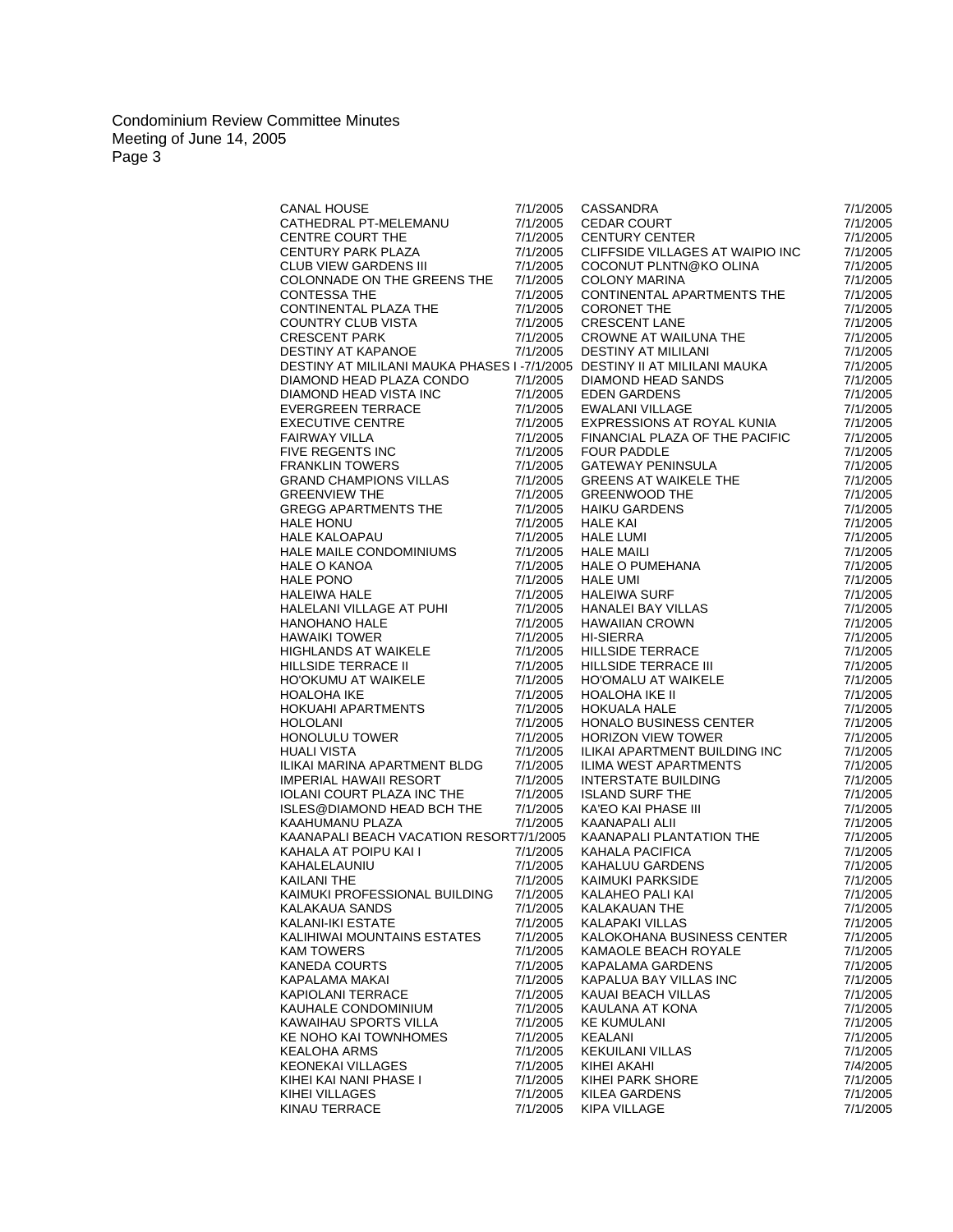|                                                                                                                                                                                                                                                                                                                  | 7/1/2005 |                                                                                                                                                                                                                                                                             | 7/1/2005 |
|------------------------------------------------------------------------------------------------------------------------------------------------------------------------------------------------------------------------------------------------------------------------------------------------------------------|----------|-----------------------------------------------------------------------------------------------------------------------------------------------------------------------------------------------------------------------------------------------------------------------------|----------|
|                                                                                                                                                                                                                                                                                                                  | 7/1/2005 |                                                                                                                                                                                                                                                                             | 7/1/2005 |
|                                                                                                                                                                                                                                                                                                                  | 7/1/2005 |                                                                                                                                                                                                                                                                             | 7/1/2005 |
|                                                                                                                                                                                                                                                                                                                  | 7/1/2005 |                                                                                                                                                                                                                                                                             | 7/1/2005 |
|                                                                                                                                                                                                                                                                                                                  | 7/1/2005 |                                                                                                                                                                                                                                                                             | 7/1/2005 |
|                                                                                                                                                                                                                                                                                                                  | 7/1/2005 | KONA ALII THE<br>KUAHELANI APARTMENTS<br>KUANI HILLSIDE<br>KUILEI GARDENS<br>KUKUI PLAZA<br>KULANA KNOLLS                                                                                                                                                                   | 7/1/2005 |
|                                                                                                                                                                                                                                                                                                                  |          | KULIOUOU VALLEY VISTA-UNIT II                                                                                                                                                                                                                                               |          |
|                                                                                                                                                                                                                                                                                                                  | 7/1/2005 |                                                                                                                                                                                                                                                                             | 7/1/2005 |
|                                                                                                                                                                                                                                                                                                                  | 7/1/2005 |                                                                                                                                                                                                                                                                             | 7/1/2005 |
|                                                                                                                                                                                                                                                                                                                  | 7/1/2005 |                                                                                                                                                                                                                                                                             | 7/1/2005 |
|                                                                                                                                                                                                                                                                                                                  | 7/1/2005 |                                                                                                                                                                                                                                                                             | 7/1/2005 |
|                                                                                                                                                                                                                                                                                                                  | 7/1/2005 | KUNAWAI TERRACE<br>LA CASA<br>LAKECREST THE<br>LEHUA MANOR<br>LIHOLIHO TOWNHOUSES THE                                                                                                                                                                                       | 7/1/2005 |
|                                                                                                                                                                                                                                                                                                                  | 7/1/2005 |                                                                                                                                                                                                                                                                             | 7/1/2005 |
|                                                                                                                                                                                                                                                                                                                  | 7/1/2005 | בומושו (TRST)<br>LILIKOI THE<br>LUANA-PALEKA COTTAGES<br>LUNAI II O TOMEP                                                                                                                                                                                                   | 7/1/2005 |
|                                                                                                                                                                                                                                                                                                                  | 7/1/2005 |                                                                                                                                                                                                                                                                             | 7/1/2005 |
|                                                                                                                                                                                                                                                                                                                  | 7/1/2005 |                                                                                                                                                                                                                                                                             | 7/1/2005 |
|                                                                                                                                                                                                                                                                                                                  | 7/1/2005 | LUNALILO TOWER                                                                                                                                                                                                                                                              | 7/1/2005 |
|                                                                                                                                                                                                                                                                                                                  | 7/1/2005 | LYDGATE RISE AGRICULTURAL CONDO                                                                                                                                                                                                                                             | 7/1/2005 |
|                                                                                                                                                                                                                                                                                                                  | 7/1/2005 | MAHINA SURF THE                                                                                                                                                                                                                                                             | 7/1/2005 |
|                                                                                                                                                                                                                                                                                                                  | 7/1/2005 |                                                                                                                                                                                                                                                                             | 7/1/2005 |
|                                                                                                                                                                                                                                                                                                                  | 7/1/2005 | MAKAHA VALLEY TOWERS<br>MAKAI CLUB AT PRINCEVILLE                                                                                                                                                                                                                           | 7/1/2005 |
| KOKO HEAD VILLA<br>KU'ULAKO<br>KUAHINE THE<br>KUAPA ISLE<br>KULIMA ESTATES EAST<br>KULIOUOU VAILEY VISTAS<br>KULIOUOU VAILEY VISTAS<br>KULIOUOU VALLEY VISTAS<br>KUPONO HALE<br>LAHAINA SHORES<br>LAHAINA SHORES<br>LEOLUA GARDENS<br>LILIHA MEDICAL BUILDING<br>LILI<br>MAKAI CLUB COTTAGES@PRINCEVILLE7/1/2005 |          |                                                                                                                                                                                                                                                                             | 7/1/2005 |
| <b>MAKAKILO GARDENS INCR NO 3 INC</b>                                                                                                                                                                                                                                                                            |          |                                                                                                                                                                                                                                                                             |          |
|                                                                                                                                                                                                                                                                                                                  | 7/1/2005 |                                                                                                                                                                                                                                                                             | 7/1/2005 |
| MAKANI A KAI                                                                                                                                                                                                                                                                                                     | 7/1/2005 |                                                                                                                                                                                                                                                                             | 7/1/2005 |
| MAKEE AILANA (FKA: THE SCANDIA)                                                                                                                                                                                                                                                                                  | 7/1/2005 |                                                                                                                                                                                                                                                                             | 7/1/2005 |
| MAKIKI PARKSIDE<br>MAKIKI VISTA<br>MALANAI IKI<br>MALUHIA AT WAILEA                                                                                                                                                                                                                                              | 7/1/2005 |                                                                                                                                                                                                                                                                             | 7/1/2005 |
|                                                                                                                                                                                                                                                                                                                  | 7/1/2005 |                                                                                                                                                                                                                                                                             | 7/1/2005 |
|                                                                                                                                                                                                                                                                                                                  | 7/1/2005 |                                                                                                                                                                                                                                                                             | 7/1/2005 |
|                                                                                                                                                                                                                                                                                                                  | 7/1/2005 |                                                                                                                                                                                                                                                                             | 7/1/2005 |
| MARCO POLO APARTMENTS INC                                                                                                                                                                                                                                                                                        | 7/1/2005 |                                                                                                                                                                                                                                                                             | 7/1/2005 |
|                                                                                                                                                                                                                                                                                                                  | 7/1/2005 |                                                                                                                                                                                                                                                                             | 7/1/2005 |
|                                                                                                                                                                                                                                                                                                                  | 7/1/2005 |                                                                                                                                                                                                                                                                             | 7/1/2005 |
|                                                                                                                                                                                                                                                                                                                  | 7/1/2005 |                                                                                                                                                                                                                                                                             | 7/1/2005 |
| MARINE SURF WAIKIKI<br>MAUI KAI<br>MAUI PARKSHORE<br>MAUNA LANI POINT<br>MAUNAIHI TERRACE                                                                                                                                                                                                                        | 7/1/2005 | MAKAI CLUB AT PRINCEVILLE<br>MAKAKILO CLIFFS<br>MAKAKILO HALE I INC<br>MAKANI KAI MANOR<br>MAKIKI MANOR<br>MAKIKI PLAZA<br>MAKIKI PLAZA<br>MAKIKILANI PLAZA<br>MAILA KAI<br>MANOA ESTATES<br>MARINA TOWERS<br>MARINER'S VILLAGE TWO<br>MAUI KAMAOLE<br>MAUI SUNSET<br>MA    | 7/1/2005 |
| MAUNAIHI TERRACE                                                                                                                                                                                                                                                                                                 | 7/1/2005 | <b>MCCULLY VILLA</b>                                                                                                                                                                                                                                                        | 7/1/2005 |
| MILILANI GRDN HOMES UNIT NO 1                                                                                                                                                                                                                                                                                    | 7/1/2005 | MILILANI GRDN HOMES UNIT NO 2                                                                                                                                                                                                                                               | 7/1/2005 |
| <b>MILILANI MANOR</b>                                                                                                                                                                                                                                                                                            | 7/1/2005 | <b>MILILANI PINNACLE</b>                                                                                                                                                                                                                                                    | 7/1/2005 |
| MILILANI TERRACE                                                                                                                                                                                                                                                                                                 | 7/1/2005 |                                                                                                                                                                                                                                                                             | 7/1/2005 |
| MOKULEIA BEACH APARTMENTS                                                                                                                                                                                                                                                                                        | 7/1/2005 |                                                                                                                                                                                                                                                                             | 7/1/2005 |
| MONTE VISTA INC                                                                                                                                                                                                                                                                                                  | 7/1/2005 | MILILANI PINNACLE<br>MOKULANI APARTMENTS<br>MOKULEIA COUNTRY HOMES<br>MOORINGS THE<br>NANEA KAI<br>NANEA KAI<br>NANEA KAI<br>NAPILI UILLAS<br>NEHOA PARK ESTATES<br>NUUANU BROOKSIDE<br>NUUANU BROOKSIDE<br>NUUANU TERRACE<br>OAHU SURF II<br>ODE RANCHO<br>ODE RANCHO<br>O | 7/1/2005 |
| MOTT-SMITH LANILOA                                                                                                                                                                                                                                                                                               | 7/1/2005 |                                                                                                                                                                                                                                                                             | 7/1/2005 |
| MOTT-SMITH LANILOA<br>NAHOA APARTMENTS<br>NAPIHL RIDGE<br>NAWILIWILI ESTATES<br>NAVILIWILI ESTATES<br>NORTHPOINTE AT MILILANI<br>NUUANU PARKSIDE<br>OAHU SURF I<br>OCEAN VISTA<br>ONE NAPILI WAY<br>ONE NAPILI WAY                                                                                               | 7/1/2005 |                                                                                                                                                                                                                                                                             | 7/1/2005 |
|                                                                                                                                                                                                                                                                                                                  | 7/1/2005 |                                                                                                                                                                                                                                                                             | 7/1/2005 |
|                                                                                                                                                                                                                                                                                                                  |          |                                                                                                                                                                                                                                                                             |          |
|                                                                                                                                                                                                                                                                                                                  | 7/1/2005 |                                                                                                                                                                                                                                                                             | 7/1/2005 |
|                                                                                                                                                                                                                                                                                                                  | 7/1/2005 |                                                                                                                                                                                                                                                                             | 7/1/2005 |
|                                                                                                                                                                                                                                                                                                                  | 7/1/2005 |                                                                                                                                                                                                                                                                             | 7/1/2005 |
|                                                                                                                                                                                                                                                                                                                  | 7/1/2005 |                                                                                                                                                                                                                                                                             | 7/1/2005 |
|                                                                                                                                                                                                                                                                                                                  | 7/1/2005 |                                                                                                                                                                                                                                                                             | 7/1/2005 |
|                                                                                                                                                                                                                                                                                                                  | 7/1/2005 |                                                                                                                                                                                                                                                                             | 7/1/2005 |
|                                                                                                                                                                                                                                                                                                                  | 7/1/2005 |                                                                                                                                                                                                                                                                             | 7/1/2005 |
| PACIFIC HEIGHTS TWN HSE CONDO I 7/1/2005                                                                                                                                                                                                                                                                         |          | PACIFIC MANOR                                                                                                                                                                                                                                                               | 7/1/2005 |
| PAE KO GARDENS                                                                                                                                                                                                                                                                                                   | 7/1/2005 | PAKI MAUI                                                                                                                                                                                                                                                                   | 7/1/2005 |
| PALEHUA HALE                                                                                                                                                                                                                                                                                                     | 7/1/2005 | PALMS AT WAILEA PH 2 THE                                                                                                                                                                                                                                                    | 7/1/2005 |
| PALMS AT WAILEA THE                                                                                                                                                                                                                                                                                              | 7/1/2005 | PALMS INC THE                                                                                                                                                                                                                                                               | 7/1/2005 |
| PALO ALTO THE                                                                                                                                                                                                                                                                                                    | 7/1/2005 | PALOLO VALLEY GARDENS                                                                                                                                                                                                                                                       | 7/1/2005 |
| PARKLAND GARDENS                                                                                                                                                                                                                                                                                                 | 7/1/2005 | <b>PARKSIDE TOWER</b>                                                                                                                                                                                                                                                       | 7/1/2005 |
| PARKVIEW AT WAIKELE                                                                                                                                                                                                                                                                                              | 7/1/2005 | PARKVIEW INC THE                                                                                                                                                                                                                                                            | 7/1/2005 |
| PARKVIEW VILLAGE CONDOMINIUM                                                                                                                                                                                                                                                                                     | 7/1/2005 | PAT'S AT PUNALUU                                                                                                                                                                                                                                                            | 7/1/2005 |
| PAVILION AT WAIKIKI THE                                                                                                                                                                                                                                                                                          | 7/1/2005 | PAWAA GARDENS                                                                                                                                                                                                                                                               | 7/1/2005 |
| PEARL HARBOR VIEW                                                                                                                                                                                                                                                                                                | 7/1/2005 | PEARL INDUSTRIAL CONDOMINIUM                                                                                                                                                                                                                                                | 7/1/2005 |
| PEARL REGENCY                                                                                                                                                                                                                                                                                                    |          | PEARL RIDGE TERRACES                                                                                                                                                                                                                                                        | 7/1/2005 |
|                                                                                                                                                                                                                                                                                                                  | 7/1/2005 |                                                                                                                                                                                                                                                                             |          |
| <b>PENAKII</b>                                                                                                                                                                                                                                                                                                   | 7/1/2005 | PENINSULA AT HAWAII KAI THE -                                                                                                                                                                                                                                               | 7/1/2005 |
| PIIKOI VILLA                                                                                                                                                                                                                                                                                                     | 7/1/2005 | PINE KNOLL VILLAS                                                                                                                                                                                                                                                           | 7/1/2005 |
| PLANTATION HALE                                                                                                                                                                                                                                                                                                  | 7/1/2005 | PLAZA AT CENTURY COURT                                                                                                                                                                                                                                                      | 7/1/2005 |
| PLAZA LANDMARK                                                                                                                                                                                                                                                                                                   | 7/1/2005 | PLEASANTON THE                                                                                                                                                                                                                                                              | 7/1/2005 |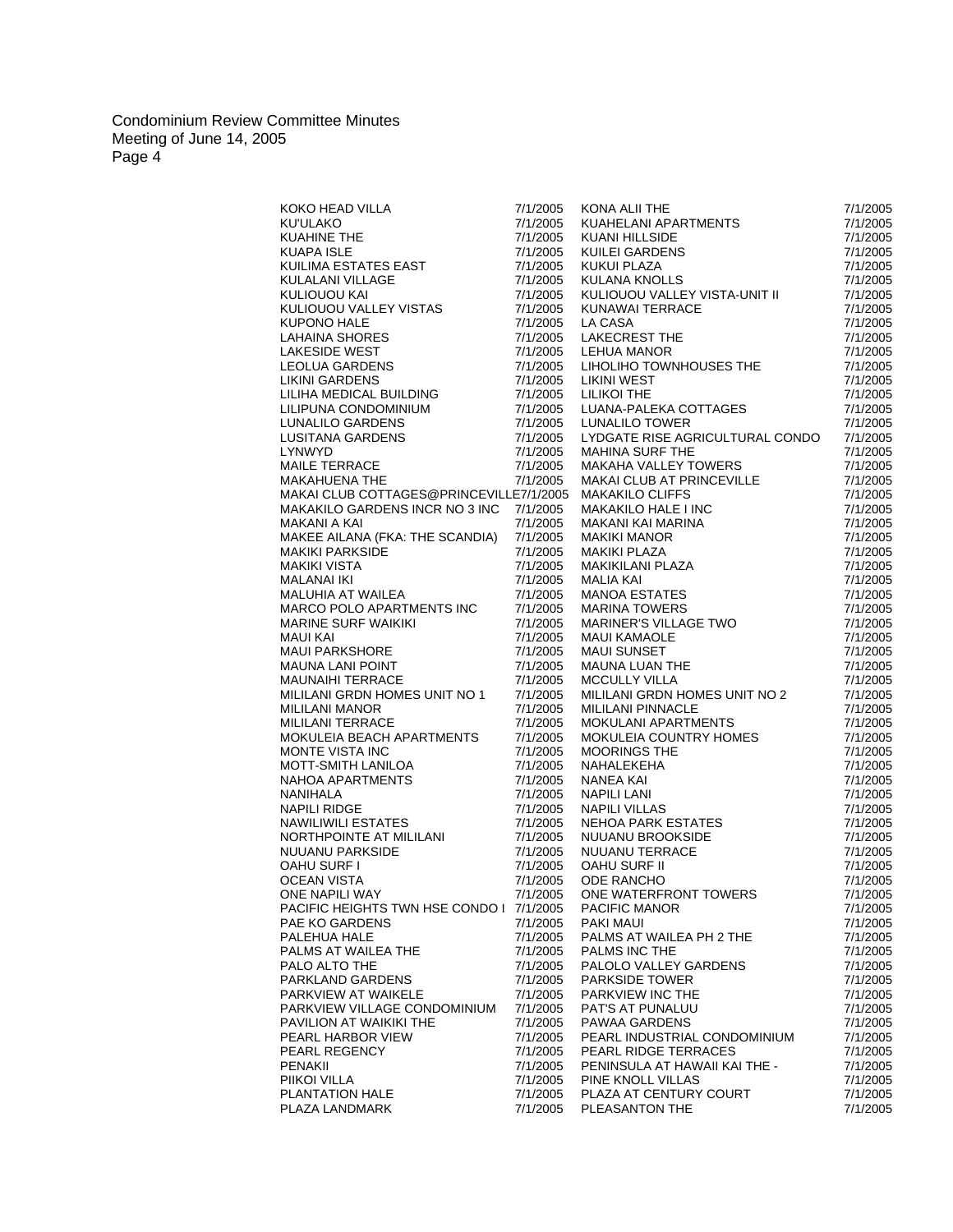| POHA KEA POINT PHASE IV                                                                                                                                          | 7/1/2005             | POIPU CRATER                                                                                                                                                                                                                                                                | 7/1/2005             |
|------------------------------------------------------------------------------------------------------------------------------------------------------------------|----------------------|-----------------------------------------------------------------------------------------------------------------------------------------------------------------------------------------------------------------------------------------------------------------------------|----------------------|
| POIPU KAPILI                                                                                                                                                     | 7/1/2005             | POKAI BAY BEACH CABANAS                                                                                                                                                                                                                                                     | 7/1/2005             |
| POLYNESIA CAPRI TWNHSE APTS                                                                                                                                      | 7/1/2005             | POLYNESIAN SHORES                                                                                                                                                                                                                                                           | 7/1/2005             |
| POLYNESIAN SUNSET I                                                                                                                                              | 7/1/2005             | POMAIKA'I BUSINESS CENTER                                                                                                                                                                                                                                                   | 7/1/2005             |
| PRINCE DAVID APARTMENTS                                                                                                                                          | 7/1/2005             |                                                                                                                                                                                                                                                                             | 7/1/2005             |
| PUMEHANA THE                                                                                                                                                     | 7/1/2005             | STALE<br>PUU ALII PHASE 1<br>PUUNOA BEACH ESTATES<br>RAINBOW SERIES KUOLA PHASE<br>REGENCY AT KAHALA T <sup>LIT</sup><br>CLLING ATERE<br>OLLING ATERE                                                                                                                       | 7/1/2005             |
| PUNA POINT                                                                                                                                                       | 7/1/2005             |                                                                                                                                                                                                                                                                             | 7/1/2005             |
| PUNCHBOWL PLACE                                                                                                                                                  | 7/1/2005             |                                                                                                                                                                                                                                                                             | 7/1/2005             |
| PUU ALII COMMUNITY ASSN                                                                                                                                          | 7/1/2005             |                                                                                                                                                                                                                                                                             | 7/1/2005             |
| PUU ALII PHASE II                                                                                                                                                | 7/1/2005             |                                                                                                                                                                                                                                                                             | 7/1/2005             |
| RAINBOW SERIES KAUHALE WAIPIO                                                                                                                                    | 7/1/2005             |                                                                                                                                                                                                                                                                             | 7/1/2005             |
| <b>RAINBOW TERRACE</b>                                                                                                                                           | 7/1/2005             |                                                                                                                                                                                                                                                                             | 7/1/2005             |
| <b>REGENCY TOWER</b>                                                                                                                                             | 7/1/2005             |                                                                                                                                                                                                                                                                             | 7/1/2005             |
| RIDGECREST-MELEMANU WOODLANDS7/1/2005                                                                                                                            |                      |                                                                                                                                                                                                                                                                             | 7/1/2005             |
| ROSE AT LUSITANA THE                                                                                                                                             | 7/1/2005             | ROYAL ALOHA                                                                                                                                                                                                                                                                 | 7/1/2005             |
| ROYAL CAPITOL PLAZA THE                                                                                                                                          | 7/1/2005             |                                                                                                                                                                                                                                                                             | 7/1/2005             |
| ROYAL MAUIAN THE<br>SALT LAKE MANOR<br>SCANDIA TOWERS<br>SEA VIEW<br>SEASIDE TOWERS<br>SPENCER TERRACE<br>STARTS PLAZA<br>SUMMER PALACE THE<br>SUMMER PALACE THE | 7/1/2005             |                                                                                                                                                                                                                                                                             | 7/1/2005             |
|                                                                                                                                                                  | 7/1/2005             |                                                                                                                                                                                                                                                                             | 7/1/2005             |
|                                                                                                                                                                  | 7/1/2005             |                                                                                                                                                                                                                                                                             | 7/1/2005             |
|                                                                                                                                                                  | 7/1/2005             |                                                                                                                                                                                                                                                                             | 7/1/2005             |
|                                                                                                                                                                  | 7/1/2005             |                                                                                                                                                                                                                                                                             | 7/1/2005             |
|                                                                                                                                                                  | 7/1/2005             |                                                                                                                                                                                                                                                                             | 7/1/2005             |
|                                                                                                                                                                  | 7/1/2005             |                                                                                                                                                                                                                                                                             | 7/1/2005             |
|                                                                                                                                                                  | 7/1/2005             |                                                                                                                                                                                                                                                                             | 7/1/2005             |
| SUMMIT AT KAANAPALI-PHASE I THE 7/1/2005                                                                                                                         |                      | ROYAL ALOHA<br>ROYAL GARDEN-MAKIKI<br>ROYAL VISTA<br>SANDPIPER VILLAGE I<br>SCENIC TOWERS<br>SEASIDE SUITES<br>SHEARWATER THE<br>SPRUCE RIDGE VILLAS<br>SU CASA<br>SUMMER VILLA THE<br>SUN HALA<br>SUN HALA<br>SUN VILLAGE-KAUAI<br>SUNSET KAHILI<br>SUNSET RAHILI<br>TERRA | 7/1/2005             |
| <b>SUN RISE</b>                                                                                                                                                  | 7/1/2005             |                                                                                                                                                                                                                                                                             | 7/1/2005             |
| SUNCREST/LOMBARD WAY/AVALON                                                                                                                                      | 7/1/2005             |                                                                                                                                                                                                                                                                             | 7/1/2005             |
| <b>SUNSET POINT CPR</b>                                                                                                                                          | 7/1/2005             |                                                                                                                                                                                                                                                                             | 7/1/2005             |
| SUNSET VILLA                                                                                                                                                     | 7/1/2005             |                                                                                                                                                                                                                                                                             | 7/1/2005             |
| THOMAS SQUARE CENTRE                                                                                                                                             | 7/1/2005             | TOWNHOMES AT PEARL RIDGE THE                                                                                                                                                                                                                                                | 7/1/2005             |
| TROPICANA VILLAGE CONDO-MAKAI                                                                                                                                    | 7/1/2005             | TROPICANA VILLAGE-AIEA PHASE 2                                                                                                                                                                                                                                              | 7/1/2005             |
| <b>TROPICS AT WAIKELE THE</b>                                                                                                                                    | 7/1/2005             | UNIVERSITY COURT                                                                                                                                                                                                                                                            | 7/1/2005             |
| <b>VALLEY PARK PLACE</b>                                                                                                                                         | 7/1/2005             | <b>VARSITY VILLA</b>                                                                                                                                                                                                                                                        | 7/1/2005             |
| <b>VICTORIA TOWERS</b>                                                                                                                                           | 7/1/2005             | VILLAGE ON THE GREEN AT WAIKELE                                                                                                                                                                                                                                             | 7/1/2005             |
| <b>VILLAGE WEST PHASE 1</b>                                                                                                                                      | 7/1/2005             | VILLAS AT MAUNA KEA THE                                                                                                                                                                                                                                                     | 7/1/2005             |
| <b>VINTAGE AT KAANAPALI THE</b>                                                                                                                                  | 7/1/2005             | <b>WAIAU GARDEN COURT</b>                                                                                                                                                                                                                                                   | 7/1/2005             |
| WAIAU GARDENS KAI UNIT D                                                                                                                                         | 7/1/2005             | <b>WAIHONA INDUSTRIAL CENTER</b>                                                                                                                                                                                                                                            | 7/1/2005             |
| <b>WAIKALANI WOODLANDS</b><br><b>WAIKIKI COVE</b>                                                                                                                | 7/1/2005             | <b>WAIKIKI BANYAN</b><br>TEL<br><<br>                                                                                                                                                                                                                                       | 7/1/2005             |
|                                                                                                                                                                  | 7/1/2005             | <b>WAIKIKI GRAND HOTEL</b><br><b>WAIKIKI LANDMARK</b>                                                                                                                                                                                                                       | 7/1/2005             |
| <b>WAIKIKI IMPERIAL APARTMENTS</b>                                                                                                                               | 7/1/2005<br>7/1/2005 |                                                                                                                                                                                                                                                                             | 7/1/2005             |
| WAIKIKI PARK HEIGHTS<br><b>WAIKIKI TOWNHOUSE</b>                                                                                                                 |                      | <b>WAIKIKI SHORE</b>                                                                                                                                                                                                                                                        | 7/1/2005<br>7/1/2005 |
| <b>WAILEA EKAHI</b>                                                                                                                                              | 7/1/2005<br>7/1/2005 | <b>WAILANA SANDS</b><br><b>WAILUNA</b>                                                                                                                                                                                                                                      | 7/1/2005             |
|                                                                                                                                                                  |                      |                                                                                                                                                                                                                                                                             |                      |
| <b>WAIPUNA</b>                                                                                                                                                   | 7/1/2005             | <b>WARD KINAU</b><br>WEST LOCH FAIRWAYS TOWNHOMES                                                                                                                                                                                                                           | 7/1/2005             |
| WARD LANAI THE<br>WESTVIEW AT MAKAKILO HEIGHTS                                                                                                                   | 7/1/2005             |                                                                                                                                                                                                                                                                             | 7/1/2005             |
| <b>WHITE PEARL APARTMENTS</b>                                                                                                                                    | 7/1/2005<br>7/1/2005 | WHALER ON KAANAPALI BCH THE<br><b>WILIWILI VISTA</b>                                                                                                                                                                                                                        | 7/1/2005<br>7/1/2005 |
| WINDSOR THE (FKA HALENOHONA)                                                                                                                                     | 7/1/2005             | <b>WOODCREEK</b>                                                                                                                                                                                                                                                            | 7/1/2005             |
| WOODLANDS AT NUUANU THE                                                                                                                                          | 7/1/2005             | WOODLAWN TERR-MELEMANU WOOD                                                                                                                                                                                                                                                 | 7/1/2005             |
| <b>WOODROSE THE</b>                                                                                                                                              | 7/1/2005             | YACHT CLUB KNOLLS                                                                                                                                                                                                                                                           | 7/1/2005             |
|                                                                                                                                                                  | 7/1/2005             |                                                                                                                                                                                                                                                                             |                      |
| YACHT HARBOR TOWERS                                                                                                                                              |                      |                                                                                                                                                                                                                                                                             |                      |

# **Condominium Seminars and Symposium – "The Effective One Hour Board Meeting" CAI Hawaii, May 19, 2005 Evaluation**

A copy of the evaluation of "The Effective One Hour Board Meeting" seminar held on May 19, 2005, was distributed to the Commissioners for their information.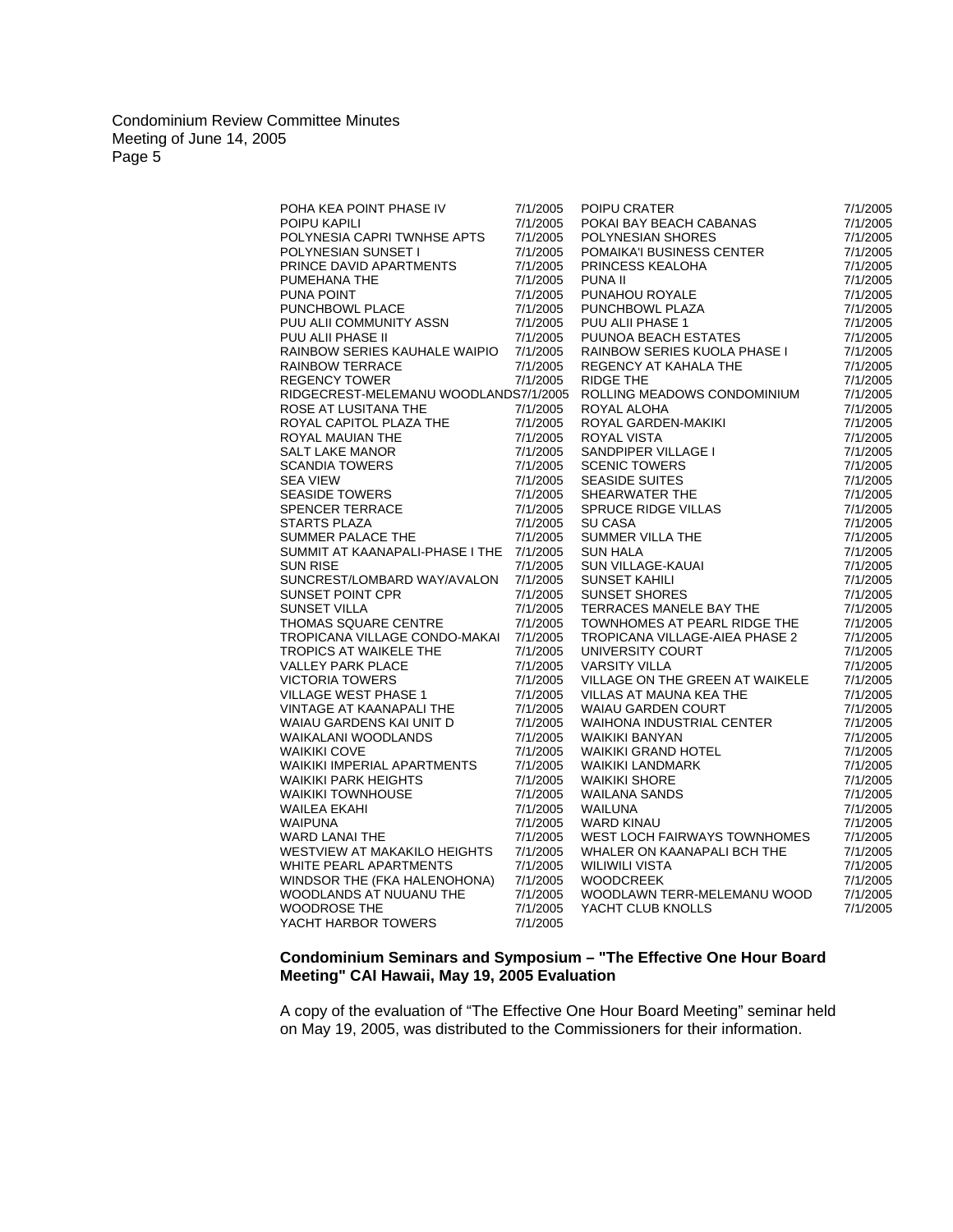Project

### **Condominium Seminars and Symposium – HCAAO Request for Subsidy for Education Programs in FY 2006**

Upon a motion by Commissioner Ohama, seconded by Commissioner Yamanaka, it was voted on and unanimously carried to recommend approval to conduct a small purchase procurement for the delivery of an education seminar on "Fire Safety Sprinklers in High-Rise Condominiums" with the scope of services/product to include but not be limited to the scope suggested by the Hawaii Council of Associations of Apartment Owners in its May 12, 2005 letter to the SEO.

### **Condominium Related Articles**

The articles entitled "Preserve Protect Enhance" and "High and Dry" from the May/June 2005 issue of *Common Ground* and "Get Reasonable Accommodation Policies in Sync with New DOJ, HUD Guidelines" from the May 2005 issue of *Community Association Management Insider* were distributed for informational purposes.

## **Request for Non-Binding Opinion Concerning Deposit of Funds of Hawaii Association of Apartment Owners §514A-97(c), HRS, - First National Bank of Arizona; Douglas Smith, Esq., Todd Y. Hirai attorneys – Deferred from May 24, 2005 REC meeting**

Upon a motion by Commissioner Ohama, seconded by Commissioner Loudermilk, it was voted on and unanimously carried to take this matter under advisement and defer this matter to the Commission's June 24, 2005 regular meeting to allow FNBA the opportunity to provide the Commission with additional information, including information relating to the legislative intent of applicable state and federal laws.

#### Condominium **Condominium Project Registration - Public Reports Issued**

Registration: Commissioner Imanaka recused himself from discussion and voting on CPR numbers 5284 and 5636. Upon a motion by Commissioner Okawa, seconded by Commissioner Ohama, it was voted on and carried to recommend approval to ratify issuance of effective dates for developer's public reports for the month of May 2005 as follows:

| Proj No | <b>Project Name</b>          | <b>Project Address</b>   | TMK #                       | Report  | Date     |
|---------|------------------------------|--------------------------|-----------------------------|---------|----------|
| 5652    | <b>1631 MAKUAHINE</b>        | <b>1631 MAKUAHINE ST</b> | $(1)1 - 06 - 027:072$       | Final   | 05/05/05 |
|         |                              | HONOLULU HI 96817        |                             |         |          |
| 5661    | 2060 10TH AVENUE CONDOMINIUM | 2060 10TH AVE            | (1)3-04-002:008             | Final   | 05/16/05 |
|         |                              | HONOLULU HI 96816        |                             |         |          |
| 5643    | 84-802 A & B LAHAINA         | 84-802 LAHAINA ST        | $(1)8 - 04 - 024.078$       | Final   | 05/10/05 |
|         |                              | WAIANAE HI 96792         |                             |         |          |
| 5623    | ABREW ESTATES CONDOMINIUM    | 6562 KIPAPA RD           | (4)4-04-002:130             | Final   | 05/18/05 |
|         |                              | KAPAA HI 96746           |                             |         |          |
| 5552    | AINA-NALU                    | 660 WAINEE STREET        | $(2)4 - 06 - 011:008$       | Suppl 1 | 05/12/05 |
|         |                              | LAHAINA HI 96761         |                             |         |          |
| 5650    | <b>CYCLE CITY CENTER</b>     | 600 PUULOA RD            | (1)1-01-010:009             | Final   | 05/17/05 |
|         |                              | HONOLULU HI 96819        |                             |         |          |
| 5576    | <b>HALENOHO</b>              | 2448 HALENOHO PL         | $(1)3 - 04 - 036.021$       | Final   | 05/11/05 |
|         |                              | HONOLULU HI 96816        |                             |         |          |
| 5199    | HALI'A HALE AT KAUNA'OA      | LOT 12 AT OULI           | $(3)6 - 02 - 002 \cdot 018$ | Final   | 05/09/05 |
|         |                              | WAIMEA HI                |                             |         |          |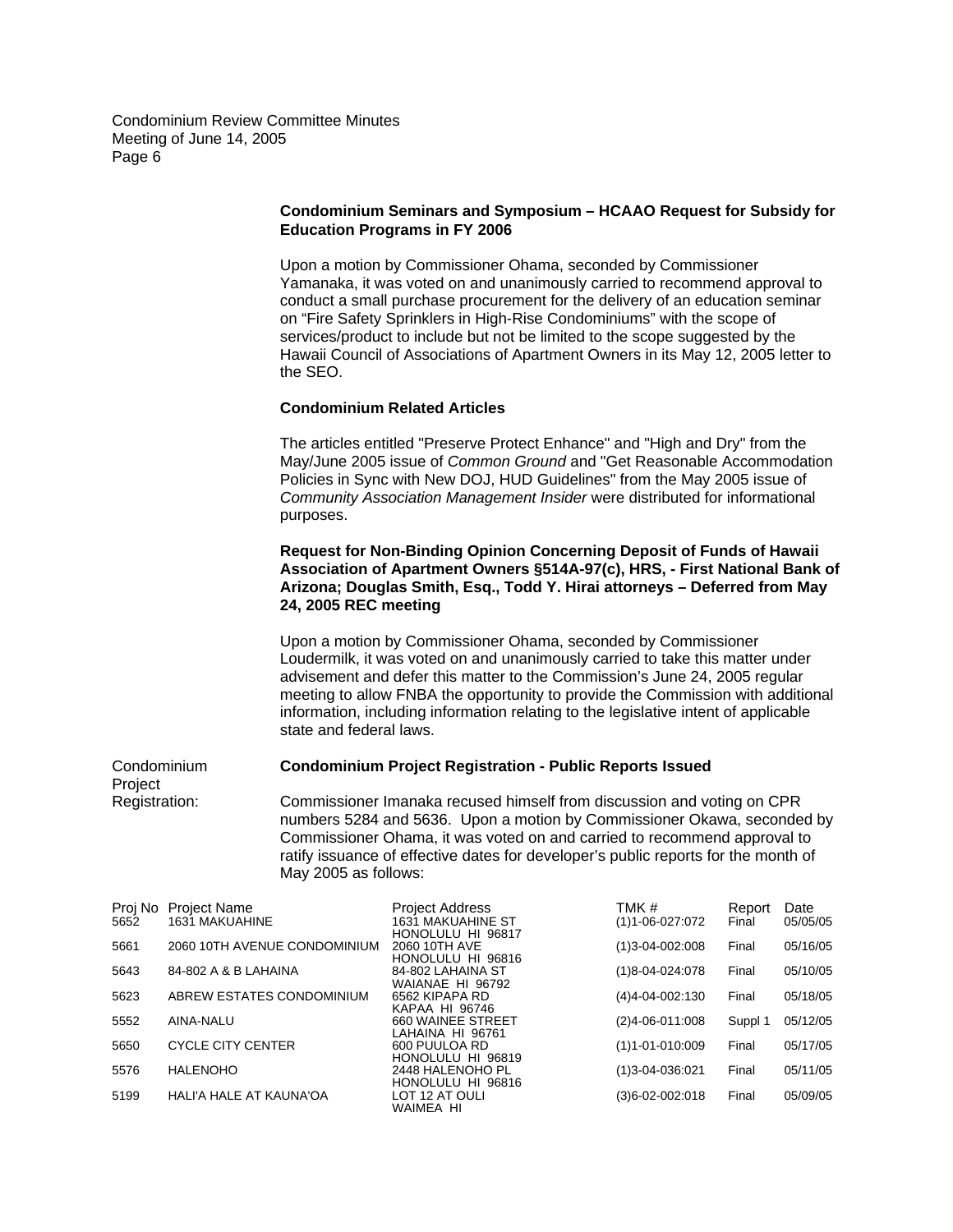| 5609 | <b>HORITA ESTATES</b>                                              | 3540 HORITA RD<br>KALAHEO HI                     | $(4)$ 2-05-010:046          | Final          | 05/05/05 |
|------|--------------------------------------------------------------------|--------------------------------------------------|-----------------------------|----------------|----------|
| 5634 | KAMANU PLAZA                                                       | 73-5612 KAUHOLA ST<br>KIALUA KONA HI 96740       | $(3)7 - 03 - 051 \cdot 087$ | Final          | 05/27/05 |
| 5654 | KAPOLEI SPECTRUM BUSINESS PARK 2106 LAWILIWILI ST                  | KAPOLEI HI 96707                                 | $(1)9 - 01 - 075.003$       | Cont<br>Final  | 05/11/05 |
| 5284 | KO OLINA KAI GOLF ESTATES & VILLAS 92-1065 KOIO DRIVE              | KAPOLEI HI 96707                                 | $(1)9 - 01 - 056:005$       | Suppl 2        | 05/05/05 |
| 5636 | KO OLINA KAI GOLF ESTATES AND<br><b>VILLAS I)</b>                  | 92-1065 KOIO DR<br>KAPOLEI HI 096707             | $(1)9 - 01 - 056:005$       | Final          | 05/05/05 |
| 5630 | KUAHIWI OMAO CONDOMINIUM                                           | 3732 OMAO RD<br>KOLOA HI                         | $(4)2 - 07 - 004:067$       | Final          | 05/05/05 |
| 5588 | <b>LEHUA POINTE</b>                                                | 99-144 WAIAKEA PL<br>AIEA HI 96701               | $(1)9 - 09 - 009 \cdot 015$ | Cont.<br>Final | 05/18/05 |
| 5265 | <b>MOANA PACIFIC</b>                                               | PENSACOLA & PIIKOI<br>HONOLULU HI                | $(1)2 - 03 - 010:028$       | Final          | 05/18/05 |
| 5665 | MONTECITO/TUSCANY (MONTECITO KANELA ST<br>PHASE 3)                 | EWA BEACH HI 96706                               | $(1)9 - 1 - 010:007$        | Prelim         | 05/18/05 |
| 5633 | OCEAN RESORT VILLAS NORTH                                          | 170 KAI ALA DR<br>LAHAINA HI 96761               | $(2)4 - 04 - 014 \cdot 004$ | Cont.<br>Final | 05/16/05 |
| 5659 | OHANA PILI KAI                                                     | 68-180 AU ST<br>WAIALUA HI 96791                 | $(1)6 - 08 - 011$ :034      | Final          | 05/19/05 |
| 5662 | PAPLINA VISTAS CONDOMINIUM                                         | LOT 117 PAPALINA RD<br>KALAHEO HI 96741          | (4) 2-03-013:015            | Final          | 05/17/05 |
| 4112 | PINNACLE HONOLULU THE                                              | 1199 BISHOP ST<br>HONOLULU HI 96813              | $(1)$ 2-01-010:026          | Suppl 2        | 05/13/05 |
| 5658 | PU'ULANI MAUKA CONDOMINIUM                                         | LOT <sub>4</sub><br>KOLOA HI                     | $(4)2 - 05 - 006 \cdot 002$ | Final          | 05/25/05 |
| 5625 | SCHWEITZER CONDOMINIUM                                             | 633 KAI HELE KU ST<br>LAHAINA HI 96761           | $(2)4 - 07 - 010:018$       | Final          | 05/02/05 |
| 5644 | SPINNAKER PLACE TOWNHOMES<br>(INCR 2)                              | <b>KEONEULA BLVD</b><br>EWA BEACH HI 96706       | $(1)9 - 01 - 012:040$       | Final          | 05/11/05 |
| 2943 | <b>ÚLUNIU URBAN</b>                                                | 320 & 328 ULUNIU ST<br>KAILUA HI 96734           | $(1)4 - 03 - 052:009$       | Suppl 2        | 05/12/05 |
| 5477 | WAI'ULA'ULA AT MAUNA KEA RESORT OFF AMAUI DRIVE OULI WAIMEA        | KOHALA HI                                        | $(3)6 - 02 - 013.013$       | Suppl 1        | 05/05/05 |
| 5631 | WAI`ULA`ULA AT MAUNA KEA RESORT OULI<br>(INCR 1)                   | <b>WAIMEA HI</b>                                 | $(3)6 - 02 - 013 \cdot 013$ | Final          | 05/05/05 |
| 5110 | <b>WAIPAKE MAUKA</b>                                               | LOT 6 WAIPAKE SUBDIV UNIT I<br><b>HANALEI HI</b> | $(4)5 - 01 - 006:006$       | Final          | 05/05/05 |
|      | <b>Preliminary Reports:</b><br>1<br>3<br>Contingent Final Reports: |                                                  |                             |                |          |

Preliminary Reports: Contingent Final Reports: Final Reports: Supplementary Reports: 19 5

Total: 28

# **Clarification of §514A, HRS – "association property," "solar panel agreements" – Request by Carl T. Watanabe, Registrar of Conveyances, State of Hawaii**

Senior Specialist Yee reported that Mr. Watanabe requested a deferral of this matter via email.

Upon a motion by Commissioner Ohama, seconded by Commissioner Abrams, it was voted on and unanimously carried to recommend honoring the email request of Carl T. Watanabe and defer the request to the July Condominium Review Committee meeting.

# Program of Work: **Legislative Acts and Resolutions – HCR 204, SCR 79**

A copy of HCR 204 was distributed to the Commissioners for their information.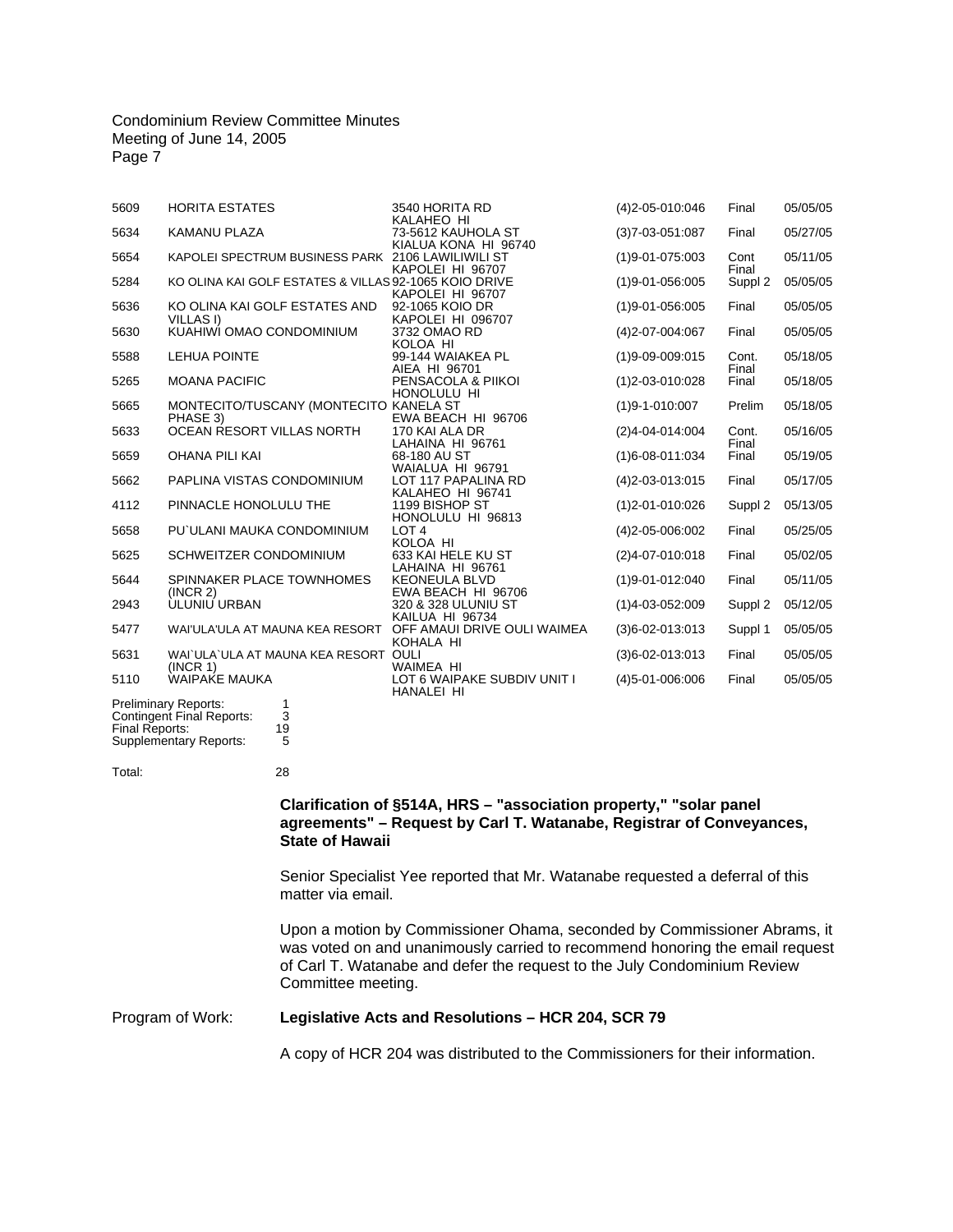|                                     | The State of Hawaii, Executive Office on Aging, has established a task force to<br>address issues related to SCR 79 (Naturally Occurring Retirement Communities).<br>Commissioner Loudermilk and Senior Specialist Yee will be the Commission's<br>representatives.                                                                                                                                                                                                                                                            |
|-------------------------------------|--------------------------------------------------------------------------------------------------------------------------------------------------------------------------------------------------------------------------------------------------------------------------------------------------------------------------------------------------------------------------------------------------------------------------------------------------------------------------------------------------------------------------------|
|                                     | <b>Program of Work and Budget, FY06</b>                                                                                                                                                                                                                                                                                                                                                                                                                                                                                        |
|                                     | Upon a motion by Commissioner Kagawa, seconded by Commissioner Ohama, it<br>was voted on and unanimously carried to recommend approval of the final version<br>of the Program of Work and Budget for Fiscal Year 2006.                                                                                                                                                                                                                                                                                                         |
| Condominium<br>Organizations Forum: | No comments, recommendations or concerns were received from the following:<br>Community Associations Institute Hawaii Chapter, Alakahi Foundation, Hawaii<br>Council of Association of Apartment Owners, Hawaii Independent Condominium<br>and Cooperative Owners, Hawaii State Bar Association/Real Property & Financial<br>Services Section, Land Use Research Foundation, Condominium Council of<br>Maui, Hawaii Association of Realtors/Institute of Real Estate Management Hawaii<br>Chapter/ Oahu Arm Committee, others. |
| Open Forum:                         | No discussion presented.                                                                                                                                                                                                                                                                                                                                                                                                                                                                                                       |
| CEF Budget &<br>Finance Report:     | No report presented.                                                                                                                                                                                                                                                                                                                                                                                                                                                                                                           |
| <b>Executive Session:</b>           | Upon a motion by Commissioner Okawa, seconded by Commissioner Abrams, it<br>was voted on and unanimously carried to enter into executive session, pursuant<br>to Section 92-5(a)(4), HRS, "To consult with the board's attorney on questions<br>and issues pertaining to the board's powers, duties, privileges, immunities, and<br>liabilities."                                                                                                                                                                              |
|                                     | Upon a motion by Commissioner Okawa, seconded by Commissioner Abrams, it<br>was voted on and unanimously carried to move out of executive session.                                                                                                                                                                                                                                                                                                                                                                             |
| Program of Work:                    | Recodification of Chapter 514A - Request for Clarification of Commission's<br>Prefatory Comments to Part VI. Management of Condominiums, Real Estate<br>Commission's Prefatory Comment to Part VI, Page 2 "artificial approach<br>regarding the contents of bylaws" - Glenn T. Taniguchi, Esq. - Deferred<br>from May 24, 2005 REC meeting                                                                                                                                                                                     |
|                                     | Upon a motion by Commissioner Okawa, seconded by Commissioner Abrams, it<br>was voted on and unanimously carried to recommend denying the request at this<br>time because of the requestor's report of ongoing litigation relating to the subject<br>matter of the request.                                                                                                                                                                                                                                                    |
| Next Meeting:                       | Wednesday, July 13, 2005<br>Upon adjournment of the Education Review Committee meeting which follows the<br>Laws and Rules Review Committee meeting scheduled to convene at 9:00 a.m.<br>Queen Liliuokalani Conference Room<br>King Kalakaua Building<br>335 Merchant Street, First Floor<br>Honolulu, Hawaii                                                                                                                                                                                                                  |